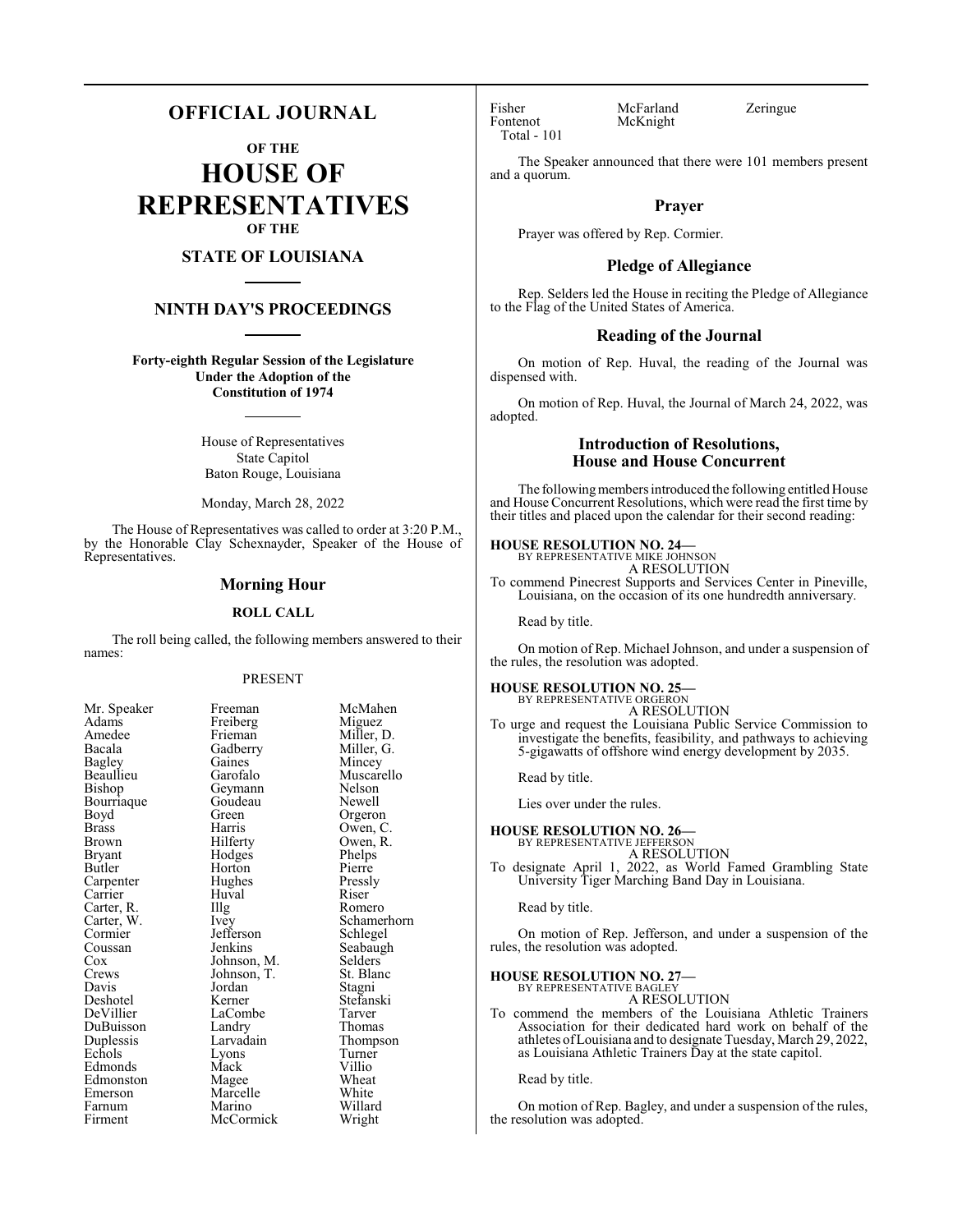# Page 2 HOUSE

9th Day's Proceedings - March 28, 2022

#### **HOUSE CONCURRENT RESOLUTION NO. 41—**

BY REPRESENTATIVE GREGORY MILLER A CONCURRENT RESOLUTION

To authorize and direct the Louisiana State Law Institute to direct the printer of the Constitution of Louisiana to add a validity note following Article IX, Section 9 ofthe Constitution ofLouisiana.

Read by title.

Lies over under the rules.

# **HOUSE CONCURRENT RESOLUTION NO. 42—** BY REPRESENTATIVE COUSSAN

A CONCURRENT RESOLUTION

To authorize and direct the Louisiana State Law Institute to study and make specific recommendations for revisions to Louisiana laws in order for the legislature to adopt the Uniform Collaborative Law Act.

Read by title.

Lies over under the rules.

#### **HOUSE CONCURRENT RESOLUTION NO. 43—** BY REPRESENTATIVE ORGERON

A CONCURRENT RESOLUTION

To urge and request the president of the United States (U.S.), the governor of Louisiana and the Louisiana congressional delegation to do everything in their power to halt federal actions resulting in the delay or cancellation of offshore oil and natural gas lease sales and strongly urge the U.S. Department of the Interior and the Biden Administration to expedite actions necessary to comply with the order by the U.S. District Court for the District of Columbia to resolve Lease Sale 257 and finalize a new five-year plan for oil and gas leasing on the outer continental shelf.

Read by title.

Lies over under the rules.

## **Introduction of House Bills and Joint Resolutions**

The following named members introduced the following House Bills and Joint Resolutions, which were read the first time by their titles and placed upon the calendar for their second reading:

## **HOUSE BILL NO. 236—** BY REPRESENTATIVE ADAMS

AN ACT

To amend and reenact R.S. 47:1923(D)(1)(a), relative to the East Feliciana Parish tax assessor; to provide for the payment of certain insurance premiums for retirees; to provide for effectiveness; and to provide for related matters.

Read by title.

Lies over under the rules.

#### **HOUSE BILL NO. 238—**

BY REPRESENTATIVE ORGERON AN ACT

To amend and reenact Section 2 of Act No. 569 of the 1976 Regular Session of the Louisiana Legislature, as amended and reenacted by Act No. 622 of the 1980 Regular Session of the Louisiana Legislature and Act 462 of the 1989 Regular Session of the LouisianaLegislature, relative to Special Education District No. 1 of the parish of Lafourche; to provide relative to the membership of the district's board of commissioners; to provide

for the method of appointment; and to provide for related matters.

Read by title.

Lies over under the rules.

#### **HOUSE BILL NO. 583—** BY REPRESENTATIVE BACALA

AN ACT

To enact R.S. 33:1236(35)(c), relative to Ascension Parish; to provide relative to the administrative office of the parish governing authority; to provide relative to services provided by such office to certain entities within the parish; to increase the amount the parish governing authority is authorized to charge for such services; and to provide for related matters.

Read by title.

Lies over under the rules.

#### **HOUSE BILL NO. 643—**

BY REPRESENTATIVE GREGORY MILLER AN ACT

To amend and reenact R.S. 38:291(F)(2), relative to the appointment and nomination process for the Lafourche Basin Levee District; to require a list of nominations for the appointment of commissioners; to require the governor appoint commissioners from a list of nominations; and to provide for related matters.

Read by title.

Lies over under the rules.

## **HOUSE BILL NO. 690—**

BY REPRESENTATIVE GREGORY MILLER AN ACT

To amend and reenact R.S. 38:291(L)(2), relative to the appointment and nomination process for the Pontchartrain Levee District; to require a list of nominations for the appointment of commissioners; to require the governor to appoint commissioners from a list of nominations; and to provide for related matters.

Read by title.

Lies over under the rules.

## **HOUSE BILL NO. 868—**

BY REPRESENTATIVE MIGUEZ AN ACT

To enact R.S. 40:1379.3.3, relative to firearms; to provide for the Louisiana Firearm Safety Awareness Act; to provide relative to an online education course; to provide for a purpose; to provide relative to course topics; to provide relative to database maintenance; to provide for promulgation of rules; and to provide for related matters.

Read by title.

Lies over under the rules.

**HOUSE BILL NO. 869—**

BY REPRESENTATIVE ROMERO AN ACT

To designate a portion of United States Highway 90 in Jefferson Davis Parish as the "Winston Guillory Memorial Highway"; to designate a portion of Louisiana Highway 14 in Jefferson Davis Parish as the "Marion "Butch" Fox Memorial Highway"; and to provide for related matters.

Read by title.

Lies over under the rules.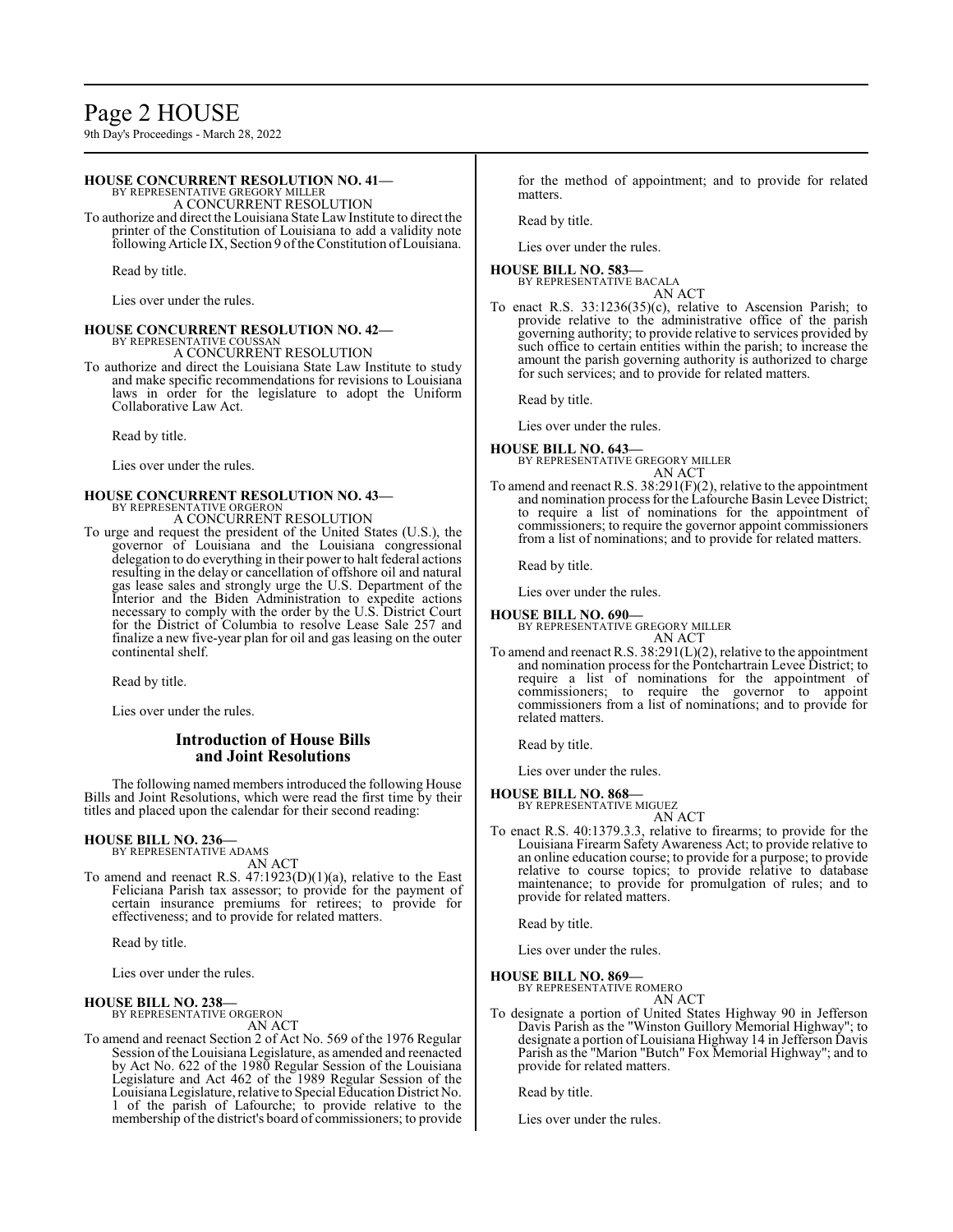## **HOUSE BILL NO. 870—**

BY REPRESENTATIVE LACOMBE AN ACT

To amend and reenact R.S. 22:1296(A), relative to insurance coverage for a temporary substitute motor vehicle; to repeal the authority of insurers to define certain terms in automobile insurance policies; to define certain terms; and to provide for related matters.

Read by title.

Lies over under the rules.

#### **HOUSE BILL NO. 871—** BY REPRESENTATIVE MARCELLE

AN ACT To amend and reenact R.S. 32:57.1(B) and enact R.S. 32:57.1(D), relative to a failure to honor a written promise to appear; to provide for reinstatement fees or fines relative to an arrested person's failure to honor a written promise to appear; to waive reinstatement fees or fines under certain circumstances; and to provide for related matters.

Read by title.

Lies over under the rules.

## **HOUSE BILL NO. 872—**

BY REPRESENTATIVE TURNER AN ACT

To amend and reenact R.S. 32:1253(F) and (G), to enact R.S. 36:4.1(F), and to repeal R.S. 36:4.1(C)(12), relative to the Louisiana Motor Vehicle Commission; to provide with respect to the powers and duties of the commission; to provide with respect to the funds of the commission; to establish an account in the state treasury for commission funds and require deposit into the account; to require appropriation of commission funds; to provide for use of monies in the account; to provide with respect to the powers and duties of the Joint Legislative Committee on the Budget; to provide with respect to the powers and duties of the governor; to provide for an effective date; and to provide for related matters.

Read by title.

Lies over under the rules.

## **HOUSE BILL NO. 873—**

BY REPRESENTATIVE MARCELLE AN ACT

To enact R.S. 30:2054(B)(2)(c), relative to permits for open burning of munitions or waste explosives; to prohibit the secretary from issuing permits for the open burning of munitions and waste explosives in certain areas; to provide for exceptions; and to provide for related matters.

Read by title.

Lies over under the rules.

#### **HOUSE BILL NO. 874—** BY REPRESENTATIVE STAGNI

AN ACT

To amend and reenact Subparagraphs(9)(b), (c), and (e), and Subsubparagraph(9)(d)(i) of Article XIV, Section 15.1 of the 1921 Louisiana Constitution, as amended, continued as a statute pursuant to Article X, Section 18 of the 1974 Louisiana Constitution, andR.S. 33:2479(H), relative to the municipal fire and police civil service; to provide relative to the appointment, supervision, and discharge of the deputy state examiner; to remove certain powers granted to the State Civil Service Commission with respect to the deputy state examiner; and to provide for related matters.

Read by title.

Lies over under the rules.

## **HOUSE BILL NO. 875—**

BY REPRESENTATIVE BRYANT AN ACT

To amend and reenact R.S. 40:967(B)(4) and to enact R.S. 14:2(B)(8), relative to the Uniform Controlled Dangerous Substances Law; to provide relative to penalties for the distribution of fentanyl or carfentanil; to provide for penalties when the distribution causes serious bodily injury; to add the offense of distribution of fentanyl or carfentanil which is the direct cause of serious bodily injury to the list of crimes of violence; and to provide for related matters.

Read by title.

Lies over under the rules.

## **HOUSE BILL NO. 876—**

BY REPRESENTATIVE PIERRE AN ACT

To amend and reenact R.S. 25:845(B), (D), and (F) and 846(B)(5), relative to the Louisiana Civil Rights Museum Advisory Board; to provide relative to the membership of the board; to provide relative to terms of members of the board and removal of members; to provide for technical changes; and to provide for related matters.

Read by title.

Lies over under the rules.

#### **HOUSE BILL NO. 877—**

BY REPRESENTATIVE WILFORD CARTER AN ACT

To amend and reenact Code of Criminal Procedure Article 316(9) and (10) and to enact Code of Criminal Procedure Article  $316(11)$  and (12), relative to bail; to provide relative to factors in fixing the amount of bail; to provide that the amount of bail shall be fixed in an amount having regard to the presumption of innocence until the defendant is proven guilty and substantial financial hardship on the defendant; and to provide for related matters.

Read by title.

Lies over under the rules.

## **HOUSE BILL NO. 878—** BY REPRESENTATIVE HORTON

AN ACT

To enact R.S. 33:2581.3, relative to the classified police service; to provide that the development of hearing loss while employed in the classified police service is an occupational disease; to provide for benefits to an affected employee; to create a rebuttable presumption that such hearing loss developed during employment under certain circumstances; to require certain persons appointed to the classified police service to submit to a baseline audiology examination; and to provide for related matters.

Read by title.

Lies over under the rules.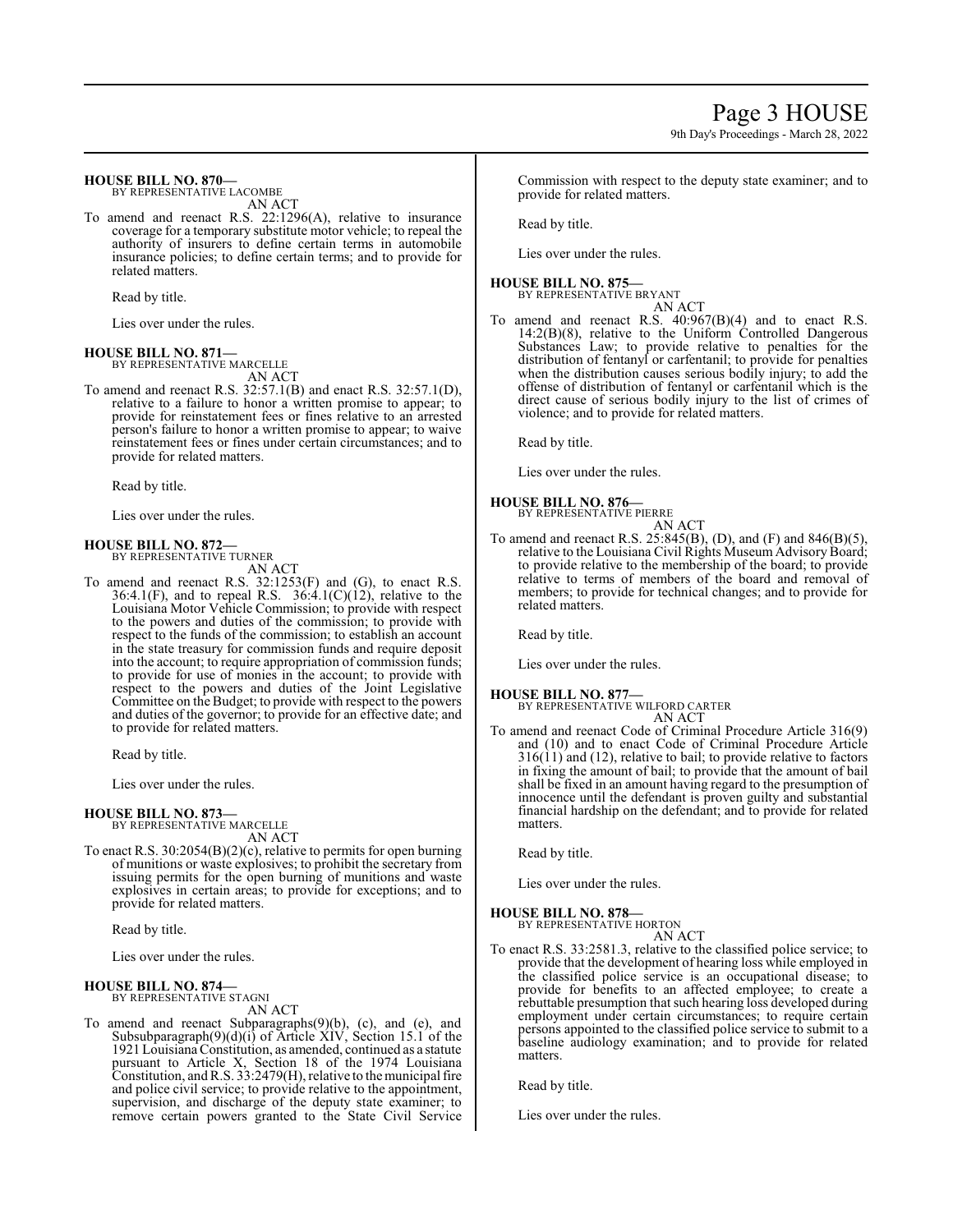## Page 4 HOUSE

9th Day's Proceedings - March 28, 2022

## **HOUSE BILL NO. 879—**

BY REPRESENTATIVE GADBERRY AN ACT

To amend and reenact R.S. 33:1233(A)(3), relative to parish governing authorities; to provide relative to the compensation of parish governing authority members; to provide relative to an authorized expense allowance; to increase the maximum amount authorized to be paid; and to provide for related matters.

Read by title.

Lies over under the rules.

## **House and House Concurrent Resolutions Lying Over**

The following House and House Concurrent Resolutions lying over were taken up and acted upon as follows:

## **HOUSE RESOLUTION NO. 19—**

BY REPRESENTATIVE ZERINGUE A RESOLUTION

To amend and readopt House Rule 14.24(B) of the Rules of Order of the House of Representatives to provide relative to notice of interim meetings.

Read by title.

Under the rules, the above resolution was referred to the Committee on House and Governmental Affairs.

## **HOUSE RESOLUTION NO. 20—**

BY REPRESENTATIVE STEFANSKI A RESOLUTION

To adopt House Rule 8.23 of the Rules of Order of the House of Representatives and to repeal House Rule 8.21 of the Rules of Order of the House of Representatives relative to procedures and requirements applicable to conference committee reports.

Read by title.

Under the rules, the above resolution was referred to the Committee on House and Governmental Affairs.

## **HOUSE CONCURRENT RESOLUTION NO. 35—**

BY REPRESENTATIVE BACALA A CONCURRENT RESOLUTION

To request a joint study effort by the Department of Children and Family Services, the Louisiana Department of Health, the Louisiana Department of Education, the Louisiana Housing Corporation, and the Louisiana Workforce Commission to examine the phenomena known as "benefits cliffs" in public assistance programs and to submit recommendations to the legislature concerning means by which these disincentives for work can be eliminated.

Read by title.

Under the rules, the above resolution was referred to the Committee on Health and Welfare.

#### **HOUSE CONCURRENT RESOLUTION NO. 36—** BY REPRESENTATIVE DUSTIN MILLER

A CONCURRENT RESOLUTION

To continue and provide with respect to the Healthcare Workplace Violence Task Force created by House Concurrent Resolution No. 121 of the 2021 Regular Session of the Legislature.

Read by title.

Under the rules, the above resolution was referred to the Committee on Health and Welfare.

# **HOUSE CONCURRENT RESOLUTION NO. 37—** BY REPRESENTATIVE AMEDEE

A CONCURRENT RESOLUTION

To direct the state Department of Education to publish certain student enrollment information on its website each year.

Read by title.

Under the rules, the above resolution was referred to the Committee on Education.

#### **HOUSE CONCURRENT RESOLUTION NO. 38—** BY REPRESENTATIVE DAVIS

A CONCURRENT RESOLUTION To urge and request the Louisiana Department of Health to facilitate

a working group to study the unique needs of individuals with intellectual and developmental disabilities and co-occurring behavioral health conditions and to report findings and recommendations of the working group to the legislative committees on health and welfare.

Read by title.

Under the rules, the above resolution was referred to the Committee on Health and Welfare.

## **HOUSE CONCURRENT RESOLUTION NO. 39—** BY REPRESENTATIVE BUTLER

A CONCURRENT RESOLUTION

To urge and request the Louisiana Department of Health to study barriers to hiring of direct support professionals who provide Medicaid-covered services to people with disabilities and to report findings of the study to the legislative committees on health and welfare and the Joint Medicaid Oversight Committee.

Read by title.

Under the rules, the above resolution was referred to the Committee on Health and Welfare.

#### **HOUSE CONCURRENT RESOLUTION NO. 40—** BY REPRESENTATIVE TURNER

A CONCURRENT RESOLUTION

To urge and request the Louisiana Department of Health to study the actual costs of providing nursing services in the Medicaidfunded New Opportunities Waiver and Residential Options Waiver programs and to residents of intermediate care facilities for persons with intellectual and developmental disabilities; to identify potential means for fully funding nursing services for persons served by these programs and facilities; and to report its findings to certain legislative committees.

Read by title.

Under the rules, the above resolution was referred to the Committee on Health and Welfare.

## **House Bills and Joint Resolutions on Second Reading to be Referred**

The following House Bills and Joint Resolutions on second reading to be referred to committees were taken up, read, and referred to committees, as follows:

**HOUSE BILL NO. 862—**

BY REPRESENTATIVE JEFFERSON AN ACT

To appropriate monies out of the state general fund for Fiscal Year 2021-2022 to be used to pay the consent judgment captioned "Kirk Waters and Deborah Waters versus United Fire & Casualty, Acme Glass & Mirror Co., Inc., and State of Louisiana Department of Transportation and Development"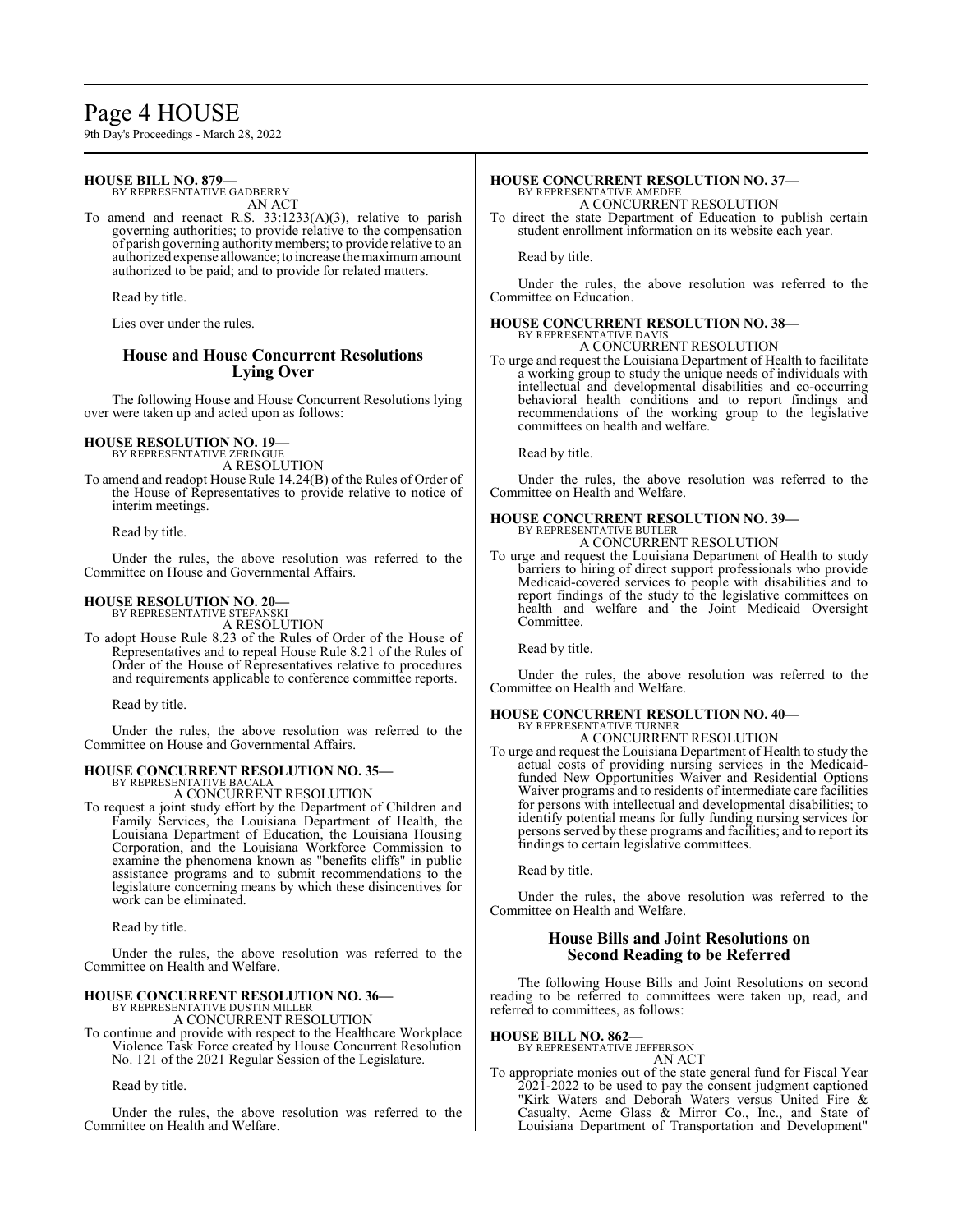## Page 5 HOUSE

9th Day's Proceedings - March 28, 2022

between the state of Louisiana, through the Department of Transportation and Development, and Kirk Waters and Deborah Waters; to provide for an effective date; and to provide for related matters.

Read by title.

Under the rules, the above bill was referred to the Committee on Appropriations.

## **HOUSE BILL NO. 863—** BY REPRESENTATIVE DUSTIN MILLER

AN ACT

To appropriate monies out of the state general fund for Fiscal Year 2021-2022 to be used to pay the consent judgment captioned "John Dixon Shupe and Kristin Aubin, on behalf of their minor child Hannah Shupe versus State of Louisiana, through the Department of Transportation and Development" between the state of Louisiana, through the Department of Transportation and Development, and John Dixon Shupe and Kristin Aubin on behalf of their minor child Hannah Shupe; to provide for an effective date; and to provide for related matters.

Read by title.

Under the rules, the above bill was referred to the Committee on Appropriations.

#### **HOUSE BILL NO. 864—**

BY REPRESENTATIVES DAVIS AND MCKNIGHT AND SENATOR **WARD** AN ACT

To amend and reenact R.S. 34:1133(B), (C)(7), and (G), 1134(A), and 1135(B) and to enact R.S. 34:1136(D), relative to the Board of Louisiana River Pilot Review and Oversight; to provide for the membership of the board; to provide for per diem for the judge member; to provide for a procedure regarding review of proposed rules; to provide for board funds; and to provide for related matters.

Read by title.

Under the rules, the above bill was referred to the Committee on Commerce.

#### **HOUSE BILL NO. 865—**

BY REPRESENTATIVE NELSON AN ACT

To amend and reenact R.S. 17:24.10(A)(4), relative to literacy; to require public schools to ensure that certain textbooks and instructional materials are not used in reading instruction; and to provide for related matters.

Read by title.

Under the rules, the above bill was referred to the Committee on Education.

#### **HOUSE BILL NO. 866—**

BY REPRESENTATIVE FRIEMAN

AN ACT To amend and reenact R.S. 22:165(B) and to enact R.S. 22:81(D), 82(D) and (E), 111(D), 112(D) and (E), and 165(C), relative to capital and surplus requirements for certain domestic insurers; to provide for minimum requirements for domestic insurers writing homeowners' insurance and fire and allied lines insurance; and to provide for related matters.

Read by title.

Under the rules, the above bill was referred to the Committee on Insurance.

### **HOUSE BILL NO. 867—**

BY REPRESENTATIVE MOORE

AN ACT To amend and reenact R.S. 32:267(A)(2) and (E), to enact R.S. 32:267(A)(3) and (4), and to repeal R.S. 32:57.4 and 267.1, relative to the designation of highway safety corridors by the Department of Transportation and Development; to remove references to electronic enforcement; to provide for penalties; to provide for definitions; and to provide for related matters.

Read by title.

Under the rules, the above bill was referred to the Committee on Transportation, Highways and Public Works.

### **Senate Bills and Joint Resolutions on Second Reading to be Referred**

The following Senate Bills and Joint Resolutions on second reading to be referred were taken up, read, and referred to committees, as follows:

#### **SENATE BILL NO. 3—** BY SENATOR ALLAIN

AN ACT

To amend and reenact R.S. 49:214.36(J) and (O)(2), relative to the Coastal Zone Management Program; to provide for the reimbursement of costs; to provide for distribution of monies collected; to provide for the use of funds; and to provide for related matters.

Read by title.

Under the rules, the above bill was referred to the Committee on Appropriations.

## **SENATE BILL NO. 12—** BY SENATOR REESE

AN ACT To amend and reenact R.S.  $51:3121(C)(3)(a)$ , relative to the Competitive Projects Payroll Incentive Program; to extend the termination date of the program; and to provide for related matters.

Read by title.

Under the rules, the above bill was referred to the Committee on Ways and Means.

#### **SENATE BILL NO. 23—** BY SENATOR ALLAIN

AN ACT

To amend and reenact R.S. 30:86(C) and (E)(7) and to enact R.S. 30:86(D)(11), relative to the Oilfield Site Restoration Fund; to provide for the deposit of monies into the fund; to provide for technical changes; to provide for an effective date; and to provide for related matters.

Read by title.

Under the rules, the above bill was referred to the Committee on Appropriations.

**SENATE BILL NO. 28—**

BY SENATOR ALLAIN

AN ACT To amend and reenact R.S. 47:201.2(C)(3)(b)(iv) and (v), relative to state partnership audit adjustments; to provide for the calculation methodology for distributive shares reported to tiered partners; and to provide for related matters.

Read by title.

Under the rules, the above bill was referred to the Committee on Ways and Means.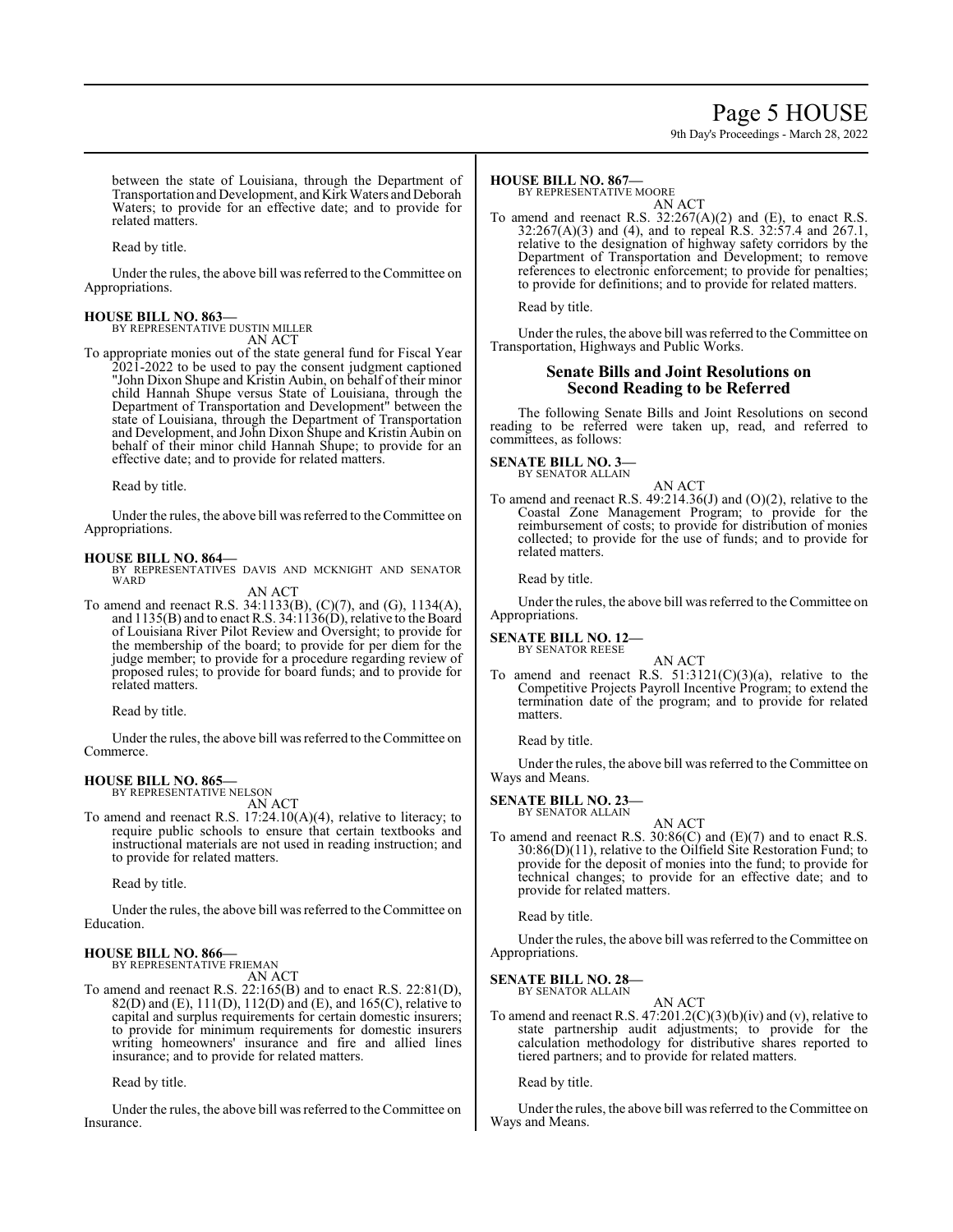## Page 6 HOUSE

9th Day's Proceedings - March 28, 2022

#### **SENATE BILL NO. 41—** BY SENATOR REESE

AN ACT

To amend and reenact R.S. 51:2461, relative to the Louisiana Quality Jobs Program Act; to provide for an extension of the program application deadline; and to provide for related matters.

Read by title.

Under the rules, the above bill was referred to the Committee on Ways and Means.

**SENATE BILL NO. 85—** BY SENATORS CORTEZ, ALLAIN, MCMATH, MORRIS, SMITH AND WARD

AN ACT

To enact Subpart KK of Part 1 of Chapter 1 of Subtitle II of Title 47 of the Louisiana Revised Statutes of 1950, to be comprised of R.S. 47:120.181, relative to individual income tax refund checkoff donations; to authorize a refund checkoff donation for Maddie's Footprints; to provide relative to the expiration of the checkoff donation; and to provide for related matters.

Read by title.

Under the rules, the above bill was referred to the Committee on Ways and Means.

## **SENATE BILL NO. 172—**

BY SENATOR REESE

AN ACT

To amend and reenact R.S. 39:1405.4(A) and (E), and to repeal R.S. 39:1405.4(H), relative to the costs of issuance and reporting requirements for bonds approved or sold by the State Bond Commission; to remove penalty provisions; to provide for an effective date; and to provide for related matters.

Read by title.

Under the rules, the above bill was referred to the Committee on Ways and Means.

#### **SENATE BILL NO. 313—** BY SENATOR CLOUD

AN ACT

To enact R.S. 33:441(D), relative to Mayor's court; to provide relative to training requirements for mayors and magistrates; to provide relative to verification of training; to provide relative to continuing education; and to provide for related matters.

Read by title.

Under the rules, the above bill was referred to the Committee on Municipal, Parochial and Cultural Affairs.

#### **SENATE BILL NO. 371—** BY SENATOR HARRIS

AN ACT

To enact Subpart DDD of Part I of Chapter 1 of Subtitle II of Title 47 of the Louisiana Revised Statutes of 1950, to be comprised of R.S. 47:120.371, relative to state individual income tax refund checkoffs for certain donations; to provide for a method for individuals to donate all or a portion of any individual income tax refund due to them to the University of New Orleans Foundation; to provide for the administration and disbursement of donated monies; to provide for reporting; to provide for applicability; and to provide for related matters.

Read by title.

Under the rules, the above bill was referred to the Committee on Ways and Means.

### **Speaker Pro Tempore Magee in the Chair**

## **House and House Concurrent Resolutions Reported by Committee**

The following House and House Concurrent Resolutions reported by committee were taken up and acted upon as follows:

#### **HOUSE CONCURRENT RESOLUTION NO. 4—** BY REPRESENTATIVE BUTLER A CONCURRENT RESOLUTION

To amend the Louisiana Department of Health rule, LAC 50:VII.32913(A) and (C), which provides for Medicaid reimbursement to non-state intermediate care facilities for persons with intellectual and developmental disabilities for resident leave of absence days, and to direct the office of the state register to print the amendments in the Louisiana Administrative Code.

Read by title.

Reported favorably by the Committee on Health and Welfare.

Onmotion ofRep. Bagley, the resolution was ordered engrossed and passed to its third reading.

### **House Bills and Joint Resolutions on Second Reading Reported by Committee**

The following House Bills and Joint Resolutions on second reading reported by committee were taken up and acted upon as follows:

**HOUSE BILL NO. 51—** BY REPRESENTATIVES GOUDEAU AND MIKE JOHNSON AND SENATOR CATHEY

AN ACT

To enact Code of Criminal Procedure Article 883.2(E) and R.S. 14:32.1(E), relative to operating a vehicle while intoxicated; to provide relative to the crime of vehicular homicide; to provide relative to penalties of the crime of vehicular homicide; to require certain payments for the support of the minor child of the victim; and to provide for related matters.

Read by title.

Reported with amendments by the Committee on Administration of Criminal Justice.

The committee amendments were read as follows:

## **HOUSE COMMITTEE AMENDMENTS**

Amendments proposed by House Committee on Administration of Criminal Justice to Original House Bill No. 51 by Representative Goudeau

#### AMENDMENT NO. 1

On page 1, line 2, after "enact" and before "R.S. 14:32.1(E)" insert "Code of Criminal Procedure Article 883.2(E) and"

#### AMENDMENT NO. 2

On page 1, delete lines 7 and 8 in their entirety and insert the following:

'Section 1. Code of Criminal Procedure Article 883.2(E) is hereby enacted to read as follows:

Art. 883.2. Restitution to victim"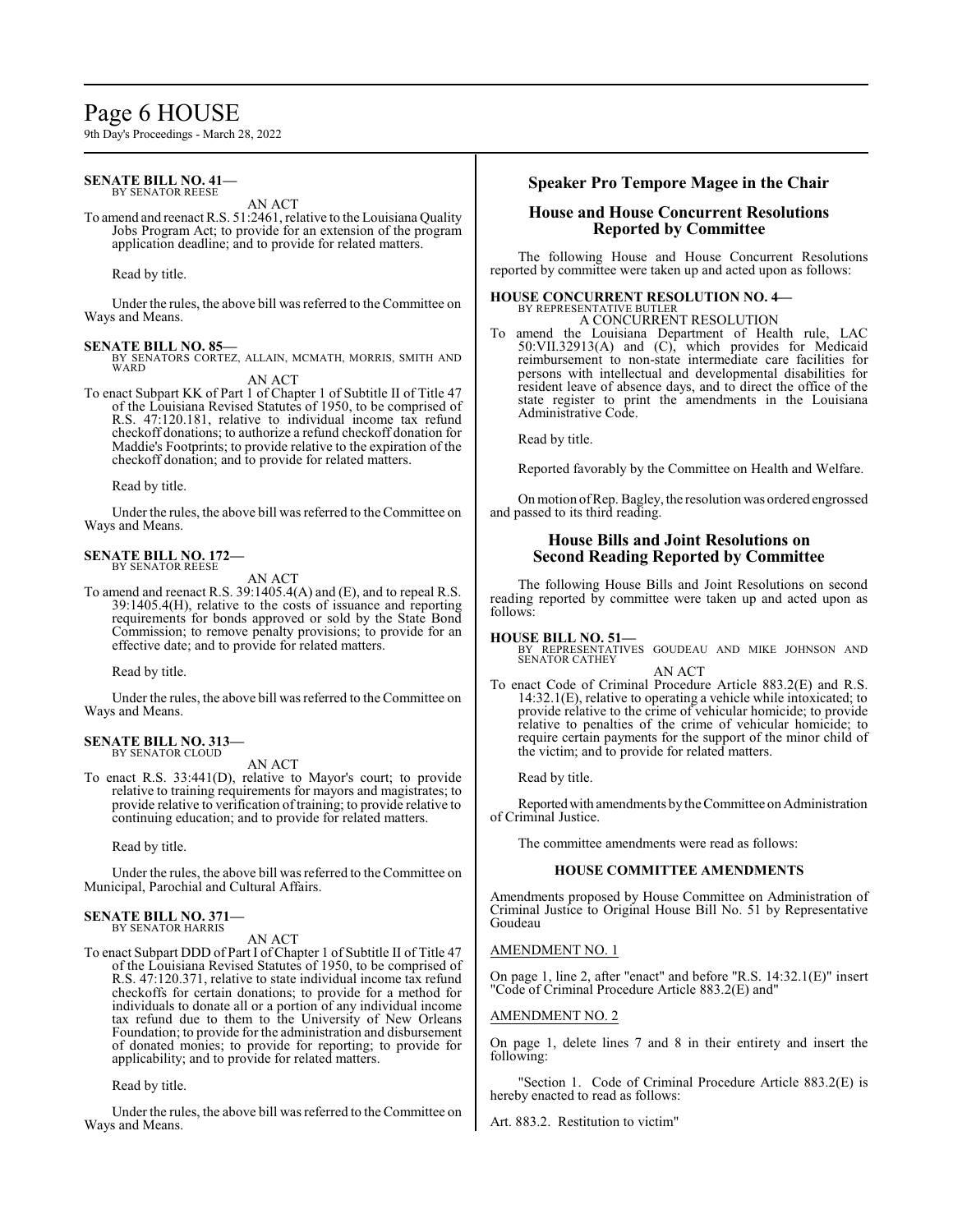Page 7 HOUSE

9th Day's Proceedings - March 28, 2022

## AMENDMENT NO. 3

On page 1, line 11, after "pay" and before "restitution" delete "child support"

## AMENDMENT NO. 4

On page 1, line 14, after "then" and before "restitution" delete "child support"

### AMENDMENT NO. 5

On page 1, line 18, after "pay" and before "restitution" delete "child support"

#### AMENDMENT NO. 6

On page 2, delete lines 12 through 20 in their entirety and insert "(3) If an offender ordered"

## AMENDMENT NO. 7

On page 2, line 21, after "pay" and before "restitution" delete "child support"

## AMENDMENT NO. 8

On page 2 at the beginning of line 24, change " $(5)$ " to " $(4)$ "

### AMENDMENT NO. 9

On page 2, at the beginning of line 27, change " $(6)(a)$ " to " $(5)(a)$ "

#### AMENDMENT NO. 10

On page 2, line 28, after "a" and before "restitution" delete "child support"

## AMENDMENT NO. 11

On page 3, line 2, after "no" and before "restitution" delete "child support"

## AMENDMENT NO. 12

On page 3, line 3 after "orders" and before "restitution" delete "child support"

## AMENDMENT NO. 13

On page 3, line 5, after "the" and before "restitution" delete "child support"

### AMENDMENT NO. 14

On page 3, after line 6, add the following:

"Section 2. R.S. 14:32.1(E) is hereby enacted to read as follows:

§32.1. Vehicular homicide

\* \* \*

E. In addition to the penalties provided in this Section, a person convicted of a violation of this Section shall be ordered to make restitution as provided in Code of Criminal Procedure Article 883.2.

Section 3. This Act shall be cited and referred to as "Cody's Law"."

On motion of Rep. Bacala, the amendments were adopted.

On motion of Rep. Bacala, the bill, as amended, was ordered engrossed and passed to its third reading.

#### **HOUSE BILL NO. 55—** BY REPRESENTATIVE BUTLER

AN ACT

To amend and reenact R.S. 40:1250.31(A)(1), relative to the medical assistance program of this state known as Medicaid; to provide for Medicaid coverage of dental care for certain persons with developmental or intellectual disabilities; to extend Medicaid coverage for dental care to certain Medicaid enrollees who reside in intermediate care facilities for people with developmental disabilities; and to provide for related matters.

Read by title.

Reported favorably by the Committee on Health and Welfare.

Under the rules, the above bill was ordered engrossed and recommitted to the Committee on Appropriations.

#### **HOUSE BILL NO. 68—** BY REPRESENTATIVE CARPENTER AN ACT

To enact R.S. 14:30(A)(13), relative to the crime of first degree murder; to add minor children of the offender to the list of specific victims of the crime of first degree murder; and to provide for related matters.

Read by title.

Reported favorably by the Committee on Administration of Criminal Justice.

On motion of Rep. Bacala, the bill was ordered engrossed and passed to its third reading.

## **HOUSE BILL NO. 98—**

BY REPRESENTATIVE MAGEE AN ACT

To enact R.S. 17:4023.1, relative to the Student Scholarships for Educational Excellence Program; to provide relative to the accountability system for the program; to provide relative to the assignment of a performance score based on the state assessment results of students participating in the program; and to provide for related matters.

Read by title.

Reported favorably by the Committee on Education.

On motion of Rep. Harris, the bill was ordered engrossed and passed to its third reading.

**HOUSE BILL NO. 99—** BY REPRESENTATIVE MCMAHEN AN ACT

To enact R.S. 14:2(B)(40), relative to crimes of violence; to add resisting a police officer with force or violence to the list of crimes of violence; and to provide for related matters.

Read by title.

Reportedwith amendments bythe Committee on Administration of Criminal Justice.

The committee amendments were read as follows:

#### **HOUSE COMMITTEE AMENDMENTS**

Amendments proposed by House Committee on Administration of Criminal Justice to Original House Bill No. 99 by Representative McMahen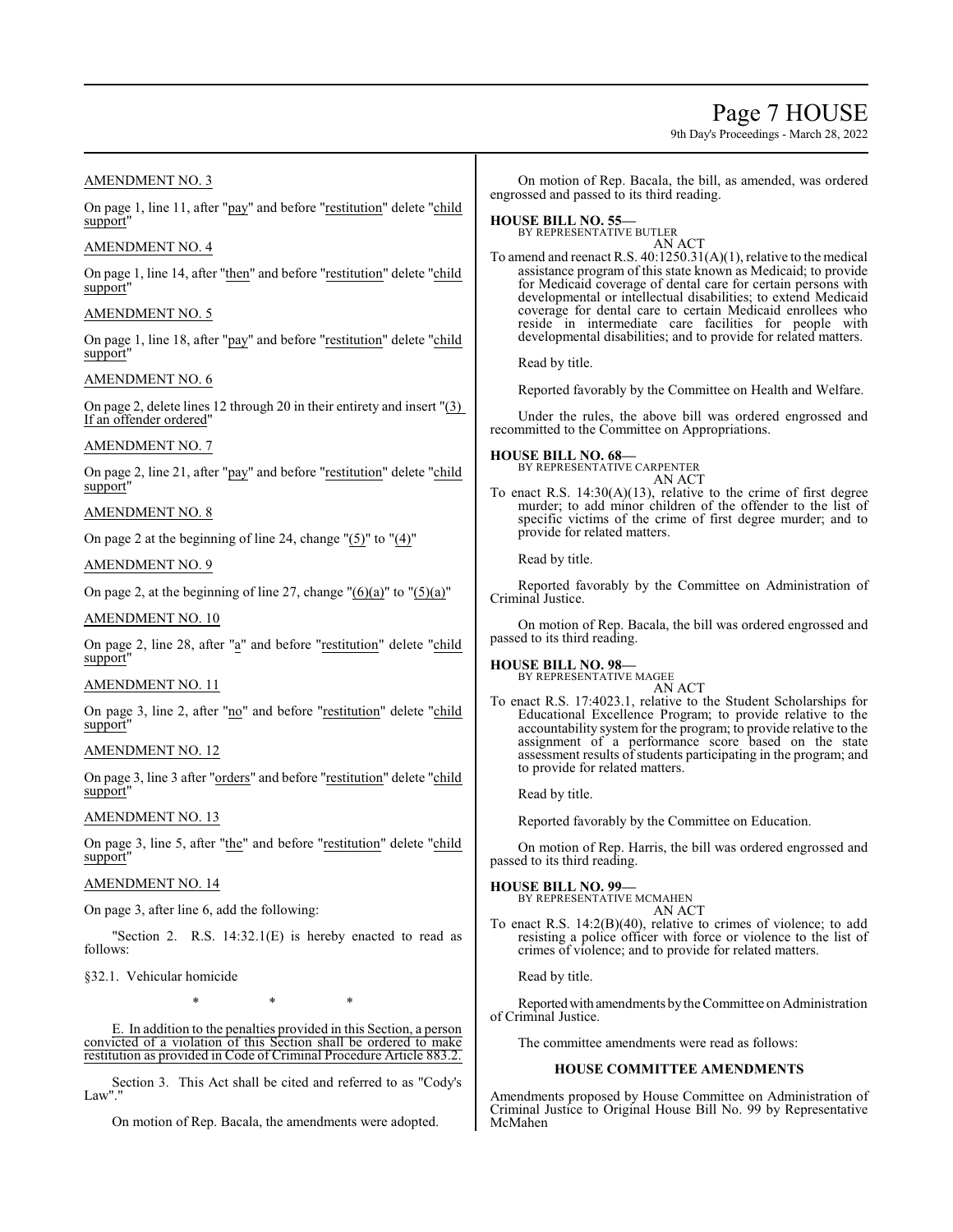## Page 8 HOUSE

9th Day's Proceedings - March 28, 2022

## AMENDMENT NO. 1

On page 1, line 17, after "violence" insert a period "." and delete "(R.S. 14:108.2)."

On motion of Rep. Bacala, the amendments were adopted.

On motion of Rep. Bacala, the bill, as amended, was ordered engrossed and passed to its third reading.

#### **HOUSE BILL NO. 134—**

BY REPRESENTATIVE MARINO AN ACT

To amend and reenact R.S. 14:67.3(C), relative to the crime of false statements and false or altered documents; to provide relative to the payment of restitution for the crime; and to provide for related matters.

Read by title.

Reported with amendments by the Committee on Administration of Criminal Justice.

The committee amendments were read as follows:

#### **HOUSE COMMITTEE AMENDMENTS**

Amendments proposed by House Committee on Administration of Criminal Justice to Original House Bill No. 134 by Representative Marino

#### AMENDMENT NO. 1

On page 1, line 17, after "833.2" and before the period "." insert "and shall be made payable to the Louisiana Unclaimed Property Permanent Trust Fund"

On motion of Rep. Bacala, the amendments were adopted.

On motion of Rep. Bacala, the bill, as amended, was ordered engrossed and passed to its third reading.

- **HOUSE BILL NO. 136—** BY REPRESENTATIVES MARINO, BRASS, FREEMAN, HILFERTY, JEFFERSON, CHARLES OWEN, PRESSLY, AND SCHLEGEL AN ACT
- To amend and reenact R.S. 17:7.2(D) and to enact R.S. 17:7.2(A)(7), relative to teacher education programs; to require that such programs include dyslexia education; to provide relative to the powers and duties of the State Board of Elementary and Secondary Education; to provide for applicability; and to provide for related matters.

Read by title.

Reported favorably by the Committee on Education.

Under the rules, the above bill was ordered engrossed and recommitted to the Committee on Appropriations.

#### **HOUSE BILL NO. 156—**

BY REPRESENTATIVE FREIBERG AN ACT

To amend and reenact R.S.  $15:587(A)(1)(j)(ii)$  and  $587.1(B)(1)(c)$ and R.S. 17:15(C) and to repeal R.S. 15:587.1(A)(2), relative to teacher certification; to require criminal background checks for those applying for an educator credential or teaching authorization; to require criminal background checks upon the renewal, advancement, or other modification of an existing certification or teaching authorization; to authorize the state Department of Education to charge a fee for such purposes; to provide for effectiveness; and to provide for related matters.

Read by title.

Reported with amendments by the Committee on Education.

The committee amendments were read as follows:

#### **HOUSE COMMITTEE AMENDMENTS**

Amendments proposed by House Committee on Education to Original House Bill No. 156 by Representative Freiberg

#### AMENDMENT NO. 1

On page 1, line 2, after "reenact" and before "relative" delete "R.S. 17:15(C)," and insert "R.S. 15:587(A)(1)(j)(ii) and 587.1(B)(1)(c) and R.S. 17:15(C) and to repeal R.S. 15:587.1(A)(2),"

#### AMENDMENT NO. 2

On page 1, line 3, after "an" and before "or" delete "initial certification" and insert "educator credential"

#### AMENDMENT NO. 3

On page 1, between lines 8 and 9, insert the following:

"Section 1. R.S.  $15:587(A)(1)(j)(ii)$  and  $587.1(B)(1)(C)$  are hereby amended and reenacted to read as follows:

- "§587. Duty to provide information; processing fees; Louisiana Bureau of Criminal Identification and Information
	- A.(1)

\* \* \* (j) \* \* \*

(ii) The Louisiana Department of Education shall be entitled to criminal history record and identification files of the bureau of any person who has submitted a fingerprint request pursuant to R.S. 15:587.1 and R.S. 17:15 $(C)(2)$ . The bureau is authorized to submit fingerprints to the Federal Bureau of Investigation to be retained in the FBI rap back system for the purpose of being searched by future submissions to the FBI rap back system, including latent fingerprint searches. The bureau shall make available to the Louisiana Department of Education rap backs for requests made pursuant to R.S.  $17:15(C)(2)$ .

\* \* \*

\* \* \*

§587.1. Provision of information to protect children

B.(1)

\* \* \*

(c) In addition to the requirements of Subparagraph (a) of this Paragraph, for requests made by the state Department of Education pursuant to R.S.  $\frac{17.15}{17.15}$ ,  $\frac{17.15}{C(2)}$ , the bureau is authorized to submit fingerprints to the Federal Bureau of Investigation to be retained in the FBI rap back system for the purpose of being searched by future submissions to the FBI rap back system, including latent fingerprint searches. The bureau shall make available to the Louisiana Department of Education rap backs for requests made pursuant to R.S.  $17:15C(2)$ . Any recipient of such information as provided for in this Paragraph shall maintain the confidentiality of such criminal history information in accordance with applicable state or federal law.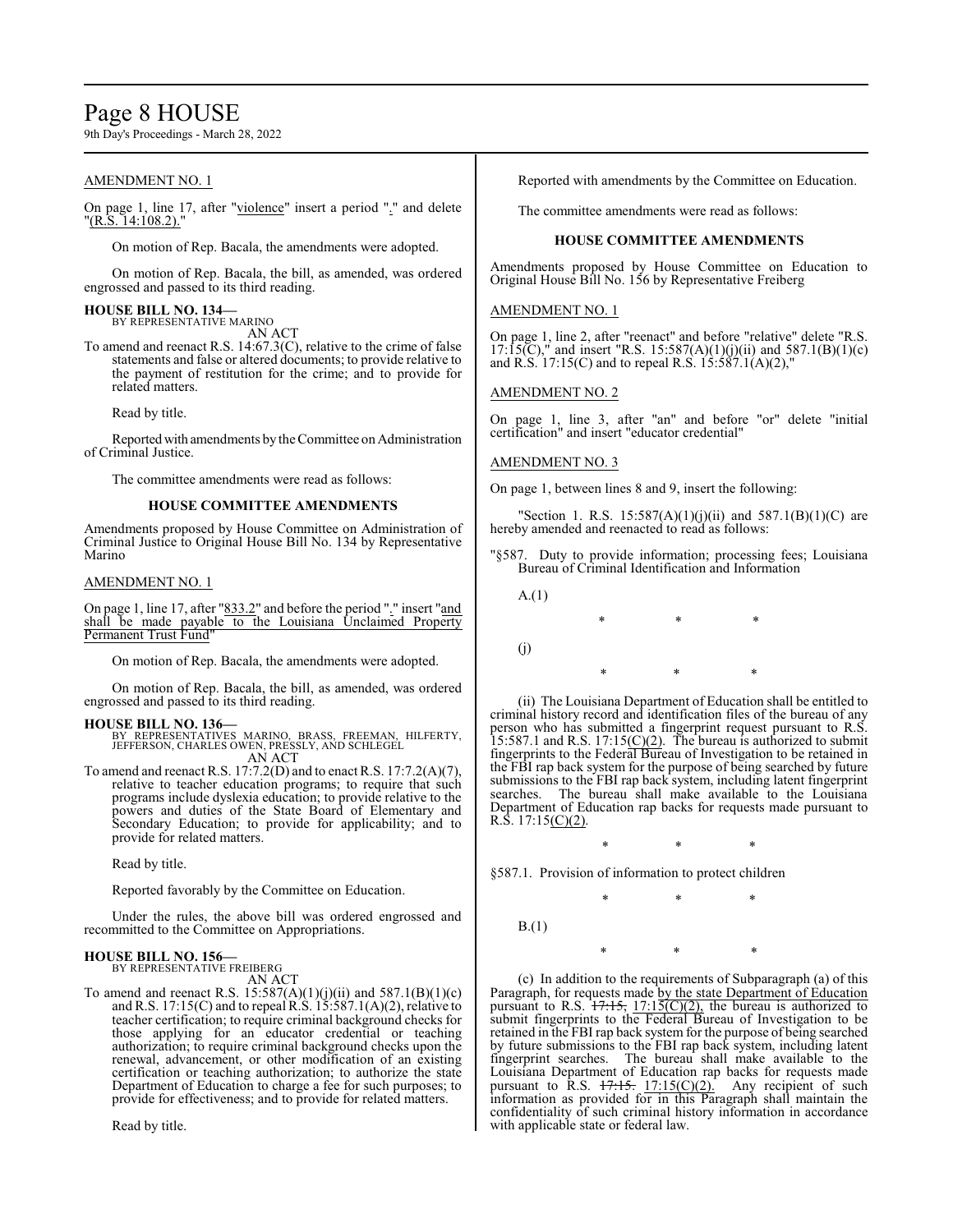9th Day's Proceedings - March 28, 2022

AMENDMENT NO. 4

On page 1, at the beginning of line 9, change "Section 1." to "Section  $2.$ "

 $*$  \*  $*$  \*

## AMENDMENT NO. 5

On page 1, line 12, after "for" and before "shall" delete "a certification or teaching authorization" and insert the following:

"an educator credential or teaching authorization issued by the State Board of Elementary and Secondary Education or the state Department of Education"

## AMENDMENT NO. 6

On page 1, at the end of line 13, change "Section." to "Subsection."

## AMENDMENT NO. 7

On page 1, line 18, between "of" and "or" delete "a certificate" and insert "an educator credential"

## AMENDMENT NO. 8

On page 2, line 7, after "arrested" and before "pled" delete "for or" and insert "for, convicted of, or,"

## AMENDMENT NO. 9

On page 2, between lines 12 and 13, insert the following:

"(3) The State Board of Elementary and Secondary Education by rule adopted in accordance with the Administrative Procedure Act shall establish requirements and procedures consistent with the provisions of R.S. 15:587.1 under which the board may, for any applicant for or recipient of an educator credential or teaching authorization issued in accordance with state law or board policy, do the following:

(a) Request information from the state bureau and the federal bureau concerning whether the person has been arrested for, convicted of, or pled nolo contendere to any criminal offense.

(b) Require and provide the procedure for the submission of a person's fingerprints to the state bureau, and from the state bureau to the federal bureau, in a form acceptable to the state bureau.

## AMENDMENT NO. 10

On page 2, at the beginning of line 13, change "(3)" to "(4)"

AMENDMENT NO. 11

On page 2, line 14, after "dollars," and before "may" insert "which may be increased by up to five percent annually,

## AMENDMENT NO. 12

On page 2, at the beginning of line 19, change  $"(4)"$  to  $"(5)"$ 

## AMENDMENT NO. 13

On page 2, line 19, after " $R.S. 17:7(6)(h)$ ," delete the remainder of the line and delete line 20 in its entirety and insert the following:

"neither the board nor the department shall issue an educator credential or teaching authorization to a"

## AMENDMENT NO. 14

On page 2, at the beginning of line 23, change  $\Gamma(5)$ " to  $\Gamma(6)$ "

## AMENDMENT NO. 15

On page 2, line 23, after "with" and before "or" delete "a certification" and insert "an educator credential"

## AMENDMENT NO. 16

On page 2, at the beginning of line 26, after "such" and before "or" delete "certification" and insert "educator credential"

## AMENDMENT NO. 17

On page 2, at the beginning of line 28, after  $17:7(6)(h)$ ," and before "renew," delete "the state board shall not" and insert "neither the board nor the department shall"

## AMENDMENT NO. 18

On page 2, at the end of line 28, after "modify" delete the remainder of the line and on page 3, at the beginning of line 1, delete  $a$ certification or a" and insert "an educator credential or"

## AMENDMENT NO. 19

On page 3, delete lines 4 through 6 and insert the following:

"Section 3. R.S.  $15:587.1(A)(2)$  is hereby repealed in its entirety.

Section 4. The provisions of Section 1 of this Act supercede the provisions of Section 1 of Act No. 154 of the 2020 Regular Session of the Legislature that enacted R.S.  $15:587(A)(1)(j)(ii)$  and 587.1(B)(1)(c).

Section 5.(A) The provisions of this Section and Sections 2, 3, and 4 of this Act shall become effective on August 1, 2022; however, the provisions of R.S.  $17:15(C)(1)$  requiring a criminal history record check for applicants for an educator credential or teaching authorization shall not be implemented until June 1, 2023.

(B) The provisions of Section 1 of this Act shall become effective on the date that R.S.  $15:587(A)(1)(j)(ii)$  and  $587.1(B)(1)(c)$ as enacted by Section 2.(B) of Act No. 154 of the 2020 Regular Session of the Legislature would have become effective."

On motion of Rep. Harris, the amendments were adopted.

Under the rules, the above bill, as amended, was ordered engrossed and recommitted to the Committee on Appropriations.

# **HOUSE BILL NO. 247—** BY REPRESENTATIVE MAGEE

AN ACT

To amend and reenact the heading of Title XXII of the Code of Criminal Procedure, the heading of Chapter 1 of Title XXII of the Code of Criminal Procedure, Code of Criminal Procedure Articles 671 through 676, 678, and 679, the heading of Chapter 3 of Title XXII of the Code of Criminal Procedure, and Code of Criminal Procedure Article 684, and to repeal Code of Criminal Procedure Article 677, relative to the recusal of judges; to provide for the grounds for recusal; to provide for recusal on the motion of the court; to provide for authority of judges; to provide for the procedure for recusal; to provide for the selection of a judge to try the motion to recuse; to provide for the selection of a judge after recusal; to provide for the recusal of an ad hoc judge, appellate judge, and supreme court justice;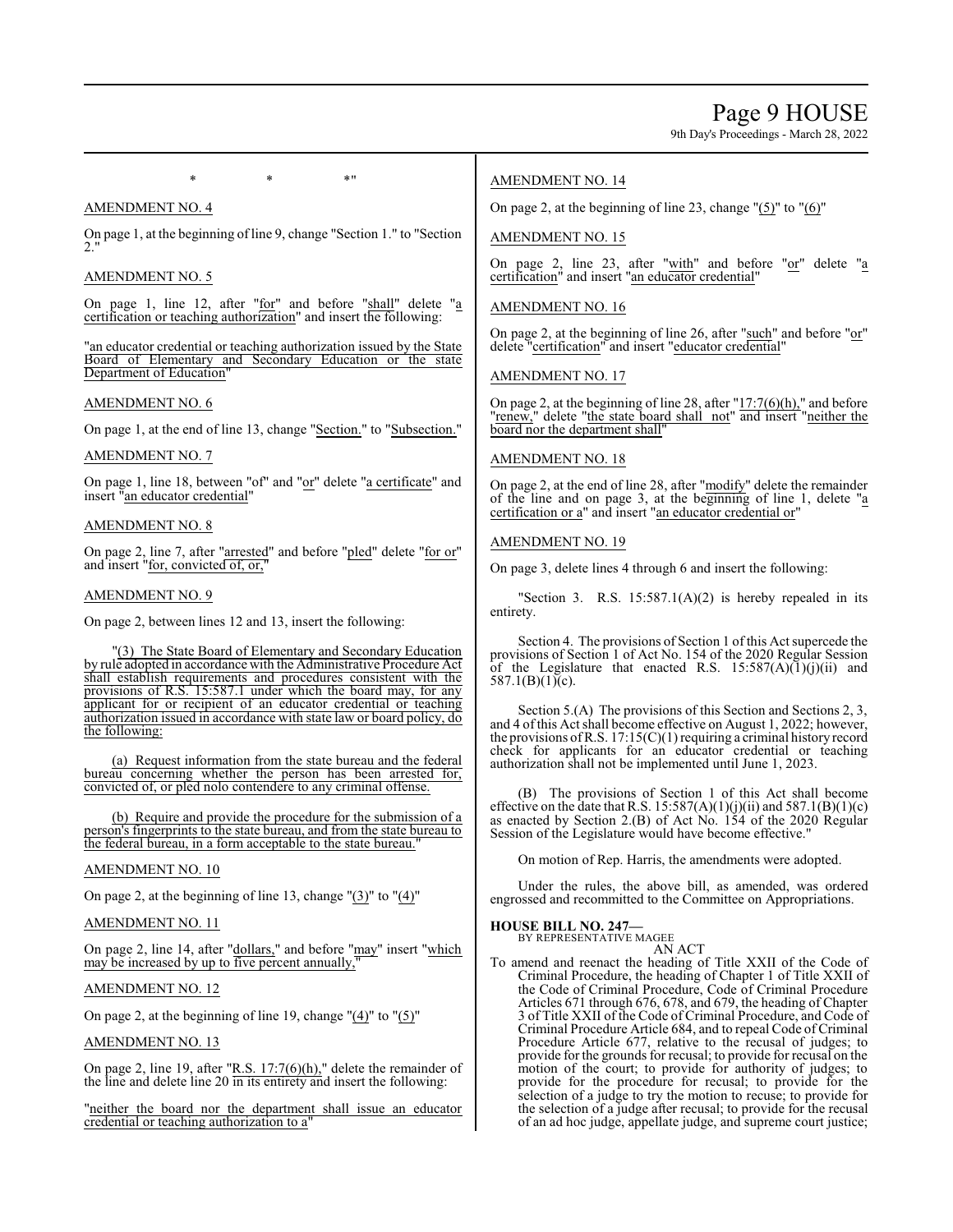## Page 10 HOUSE

9th Day's Proceedings - March 28, 2022

to provide for review of recusal rulings; and to provide for related matters.

Read by title.

Reported favorably by the Committee on Administration of Criminal Justice.

On motion of Rep. Bacala, the bill was ordered engrossed and passed to its third reading.

#### **HOUSE BILL NO. 261—** BY REPRESENTATIVE MAGEE

AN ACT

To enact Part II-E of Chapter 8 of Title 17 of the Louisiana Revised Statutes of 1950, to be comprised of R.S. 17:1977.1 through 1977.3, and R.S.  $36:651(C)(13)$ , relative to education; to create an independent public French immersion school; to provide for the location of the school and the grade levels to be served; to provide for a board of directors and a school director and the powers, duties, and responsibilities of each; to provide for board membership, terms, and compensation; to provide for an effective date; to provide for funding; and to provide for related matters.

Read by title.

Reported favorably by the Committee on Education.

On motion of Rep. Harris, the bill was ordered engrossed and passed to its third reading.

## **HOUSE BILL NO. 274—**

BY REPRESENTATIVE EDMONDS AN ACT

To enact R.S. 17:263(C), relative to curricula; to expand the topics required to be included in adoption awareness instruction for high school students; and to provide for related matters.

Read by title.

Reported favorably by the Committee on Education.

On motion of Rep. Harris, the bill was ordered engrossed and passed to its third reading.

#### **HOUSE BILL NO. 284—** BY REPRESENTATIVE STAGNI

AN ACT

To amend and reenact R.S. 37:1339(B)(1) and R.S. 40:2844(B)(3) and (20), relative to boards and commissions; to provide for membership of the governing board of the Louisiana Emergency Response Network; and to provide for related matters.

Read by title.

Reported with amendments by the Committee on Health and Welfare.

The committee amendments were read as follows:

## **HOUSE COMMITTEE AMENDMENTS**

Amendments proposed by House Committee on Health and Welfare to Original House Bill No. 284 by Representative Stagni

## AMENDMENT NO. 1

On page 2, line 2, delete "under" and insert in lieu thereof "pursuant to"

## AMENDMENT NO. 2

On page 2, at the end of line 12, insert "the"

On motion of Rep. Bagley, the amendments were adopted.

On motion of Rep. Bagley, the bill, as amended, was ordered engrossed and passed to its third reading.

## **HOUSE BILL NO. 323—**

BY REPRESENTATIVE NELSON AN ACT

To enact R.S. 15:745.4, relative to the confinement of inmates; to provide relative to persons committed to the custody of the Department of Public Safety and Corrections who are confined in a parish jail; to create the Back on Track Louisiana Pilot Program; to provide relative to participation in the program; to provide relative to payments to local jails; to provide relative to funding; and to provide for related matters.

Read by title.

Reported favorably by the Committee on Administration of Criminal Justice.

On motion of Rep. Bacala, the bill was ordered engrossed and passed to its third reading.

#### **HOUSE BILL NO. 346—**

BY REPRESENTATIVES THOMPSON, AMEDEE, BRASS, FREEMAN,<br>FREIBERG, HARRIS, HILFERTY, JEFFERSON, CHARLES OWEN,<br>SCHLEGEL, ST. BLANC, AND TARVER AN ACT

To enact R.S. 17:7.6, relative to education; to establish a program for the purpose of awarding scholarships to students in certain teacher preparation programs; to provide for program administration by the state Department of Education; to create a fund for the purpose of funding the program; to require the State Board of Elementary and Secondary Education to adopt rules relative to the program and the fund; and to provide for related matters.

Read by title.

Reported favorably by the Committee on Education.

Under the rules, the above bill was ordered engrossed and recommitted to the Committee on Appropriations.

**HOUSE BILL NO. 416—** BY REPRESENTATIVES MARINO, BRASS, FREEMAN, CHARLES OWEN, AND SCHLEGEL

AN ACT To amend and reenact R.S. 17:392.1(F)(1)(introductory paragraph) and (2) and to enact R.S. 17:392.1(F)(3) and  $3996(B)(67)$ , relative to screening of public school students for impediments to learning; to provide relative to reports to the state Department of Education and to the legislature regarding students with dyslexia; and to provide for related matters.

Read by title.

Reported favorably by the Committee on Education.

On motion of Rep. Harris, the bill was ordered engrossed and passed to its third reading.

## **HOUSE BILL NO. 432—**

BY REPRESENTATIVES PHELPS AND JENKINS AN ACT

To amend and reenact Children's Code Article 905(B), relative to progress reports of juveniles; to provide for an increased time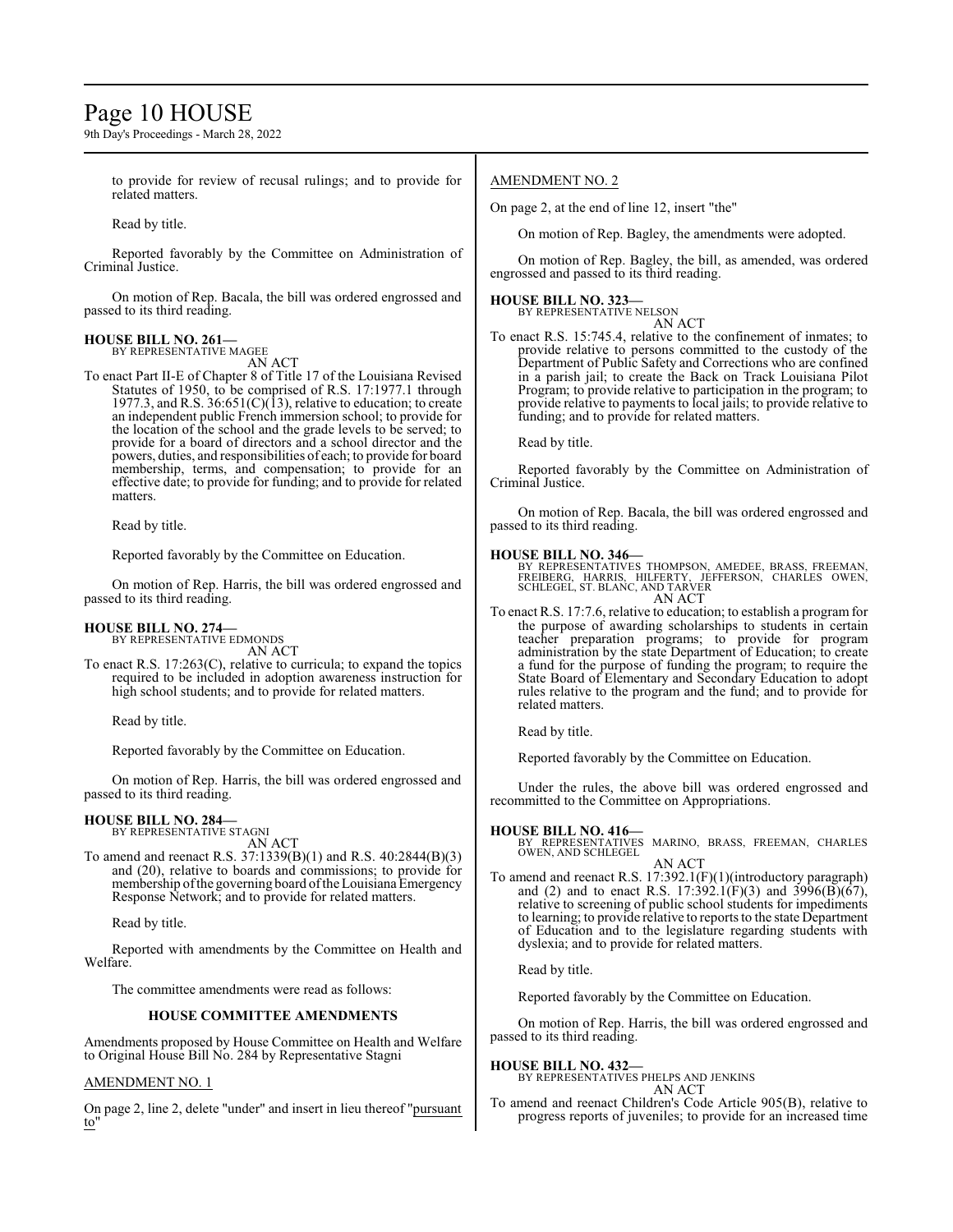9th Day's Proceedings - March 28, 2022

period for reports; to provide for an additional recipient; and to provide for related matters.

Read by title.

Reported favorably by the Committee on Administration of Criminal Justice.

On motion of Rep. Bacala, the bill was ordered engrossed and passed to its third reading.

#### **HOUSE BILL NO. 434—**

BY REPRESENTATIVES PHELPS AND JENKINS AN ACT

To enact Children's Code Article 896(H), relative to deferred dispositional agreements; to provide relative to eligibility; and to provide for related matters.

Read by title.

Reported with amendments by the Committee on Administration of Criminal Justice.

The committee amendments were read as follows:

#### **HOUSE COMMITTEE AMENDMENTS**

Amendments proposed by House Committee on Administration of Criminal Justice to Original House Bill No. 434 by Representative Phelps

#### AMENDMENT NO. 1

On page 1, line 10, after " $of$ " delete the remainder of the line in its entirety and delete line 11 in its entirety.

#### AMENDMENT NO. 2

On page 1, line 12, before "a" delete "40:961 et seq., or"

On motion of Rep. Bacala, the amendments were adopted.

On motion of Rep. Bacala, the bill, as amended, was ordered engrossed and passed to its third reading.

## **HOUSE BILL NO. 443—**

BY REPRESENTATIVE MAGEE AN ACT

To amend and reenact Code of Criminal Procedure Article 875.1, relative to the financial obligations for criminal offenders; to provide relative to the payment of fines, fees, costs, restitution, and other monetary obligations related to an offender's conviction; to require the court to determine the offender's ability to pay the financial obligations imposed; to authorize the court to waive, modify, or create a payment plan for the offender's financial obligations; to provide relative to the recovery of uncollected monetary obligations at the end of a probation period; and to provide for related matters.

Read by title.

Reported with amendments bytheCommittee on Administration of Criminal Justice.

The committee amendments were read as follows:

#### **HOUSE COMMITTEE AMENDMENTS**

Amendments proposed by House Committee on Administration of Criminal Justice to Original House Bill No. 443 by Representative Magee

### AMENDMENT NO. 1

On page 3, line 8, after "factors" and before the period "." insert a comma "," and insert "including but not limited to the defendant's average gross daily income for an eight-hour work day"

On motion of Rep. Bacala, the amendments were adopted.

On motion of Rep. Bacala, the bill, as amended, was ordered engrossed and passed to its third reading.

#### **HOUSE BILL NO. 491—** BY REPRESENTATIVE BACALA

AN ACT

To amend and reenact R.S. 14:65(A), relative to simple robbery; to amend the definition of simple robbery; to provide relative to a group of individuals with the intent to take anything of value; and to provide for related matters.

Read by title.

Reported favorably by the Committee on Administration of Criminal Justice.

On motion of Rep. Bacala, the bill was ordered engrossed and passed to its third reading.

**HOUSE BILL NO. 582—** BY REPRESENTATIVES STAGNI, CREWS, ECHOLS, LARVADAIN, MCMAHEN, AND PRESSLY

AN ACT

To amend and reenact R.S. 37:1103(introductory paragraph) and to enact R.S. 37:1131 through 1145, relative to adding the state of Louisiana to the Licensed Professional Counselors Interstate Compact; to provide for the increase of public access to professional counseling services; to provide for the enhancement of public health and safety; to provide for multistate practice regulations; to provide for spousal support for relocating active duty military personnel; to provide for the exchange of licensure among member states; to provide for use of telehealth technology; to provide for uniformity of professional counseling licensure requirements; to eliminate the requirement for licenses in multiple states, to provide for opportunities for interstate practice by licensed professional counselors who meet uniform licensure requirements; and to provide for related matters.

Read by title.

Reported with amendments by the Committee on Health and Welfare.

The committee amendments were read as follows:

#### **HOUSE COMMITTEE AMENDMENTS**

Amendments proposed by House Committee on Health and Welfare to Original House Bill No. 582 by Representative Stagni

#### AMENDMENT NO. 1

On page 3, between lines 23 and 24, insert the following:

"(6) "Criminal history background check" means all state records of arrest, prosecution, and conviction, including those which have been expunged or dismissed pursuant to Code of Criminal Procedure Articles 893 or 894, as well as national records which shall include fingerprints ofthe applicant, biometrics, and other identifying information, if so requested by the licensing board."

#### AMENDMENT NO. 2

On page 3, at the beginning of line 24, change "(6)" to "(7)"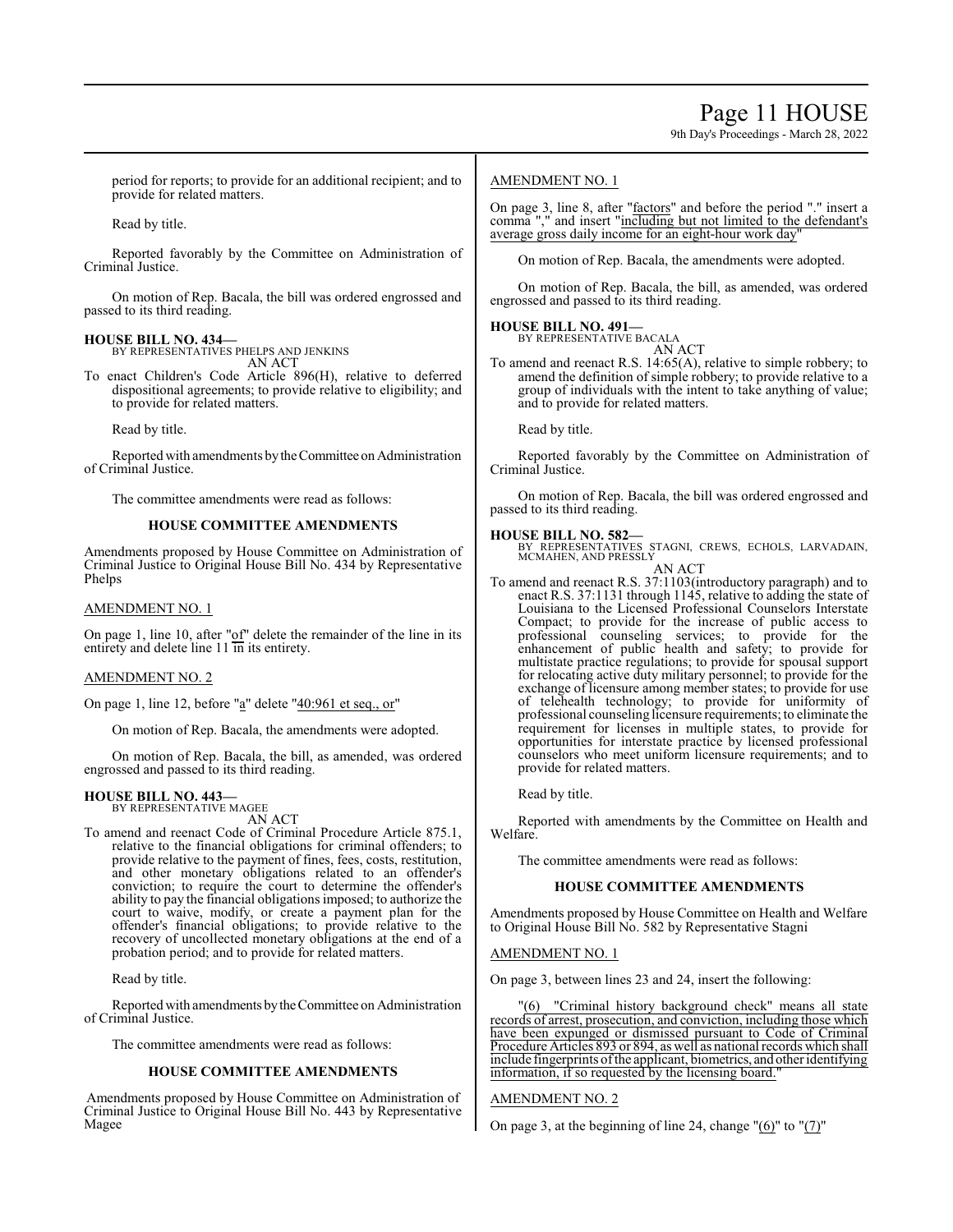## Page 12 HOUSE

9th Day's Proceedings - March 28, 2022

## AMENDMENT NO. 3

On page 4, at the beginning of line 5, change "(7)" to "(8)"

## AMENDMENT NO. 4

On page 4, at the beginning of line 8, change "(8)" to "(9)"

## AMENDMENT NO. 5

On page 4, at the beginning of line 11, change "(9)" to "(10)"

## AMENDMENT NO. 6

On page 4, at the beginning of line 14, change  $"(10)"$  to  $"(11)"$ AMENDMENT NO. 7

On page 4, at the beginning of line 16, change "(11)" to "(12)"

## AMENDMENT NO. 8

On page 4, at the beginning of line 18, change " $(12)$ " to " $(13)$ " AMENDMENT NO. 9

On page 4, at the beginning of line 22, change " $(13)$ " to " $(14)$ "

## AMENDMENT NO. 10

On page 4, at the beginning of line 25, change "(14)" to "(15)"

## AMENDMENT NO. 11

On page 5, at the beginning of line 1, change " $(15)$ " to " $(16)$ "

## AMENDMENT NO. 12

On page 5, at the beginning of line 4, change "(16)" to "(17)"

## AMENDMENT NO. 13

On page 5, at the beginning of line 6, change "(17)" to "(18)" AMENDMENT NO. 14

On page 5, at the beginning of line 8, change "(18)" to "(19)"

## AMENDMENT NO. 15

On page 5, at the beginning of line 9, change "(19)" to "(20)"

## AMENDMENT NO. 16

On page 5, at the beginning of line 11, change " $(20)$ " to " $(21)$ "

## AMENDMENT NO. 17

On page 5, at the beginning of line 13, change "(21)" to "(22)"

## AMENDMENT NO. 18

On page 5, at the beginning of line 15, change " $(22)$ " to " $(23)$ " AMENDMENT NO. 19

On page 5, at the beginning of line 17, change "(23)" to "(24)"

## AMENDMENT NO. 20

On page 5, at the beginning of line 20, change "(24)" to "(25)"

## AMENDMENT NO. 21

On page 5, at the beginning of line 22, change  $"(\underline{25})"$  to  $"(\underline{26})"$ 

AMENDMENT NO. 22

On page 5, at the beginning of line 25, change "(26)" to "(27)"

## AMENDMENT NO. 23

On page 6, line 25, after the period "." delete the remainder of the line and delete lines 26 through 29 in their entirety and insert in lieu thereof the following:

"(b) The licensing board shall be entitled to the criminal history record and identification files of the Louisiana Bureau of Criminal Identification and Information located within the Department of Public Safety and Corrections, referred to hereafter in this Subparagraph as the bureau, of any person who is required to be licensed as a licensed professional counselor. Fingerprints, licensed as a licensed professional counselor. biometrics, and other identifying information of the applicant shall be submitted to the bureau for qualification and registry, and the bureau shall, upon request of the licensing board and after receipt of such fingerprint card and other identifying information from the applicant, make available to the licensing board all arrest and conviction information contained in the bureau's criminal history record and identification files which pertain to the applicant for licensure. In addition, the fingerprints shall be forwarded by the bureau to the Federal Bureau of Investigation for a national criminal history record check. In accordance with the authority provided for in this Chapter, the costs of providing the information required pursuant to this Section shall be charged by the bureau, as specified in R.S. 15:587(B), to the licensing board for furnishing information contained in the bureau's criminal history record and identification files, including any additional cost of providing the national criminal history records check, which pertains to the applicant. The licensing board may impose any or all such fees or costs on the applicant.

## AMENDMENT NO. 24

On page 7, at the beginning of line 1, change "(b)" to "(c)"

AMENDMENT NO. 25

On page 7, at the beginning of line 5, change  $(C)$ " to  $'(d)$ "

## AMENDMENT NO. 26

On page 7, line 7, after "from the" and before "Federal" insert "Louisiana Bureau of Criminal Identification and Information and from the"

On motion of Rep. Bagley, the amendments were adopted.

Under the rules, the above bill, as amended, was ordered engrossed and recommitted to the Committee on House and Governmental Affairs.

## **House Bills and Joint Resolutions on Third Reading and Final Passage**

The following House Bills and Joint Resolutions on third reading and final passage were taken up and acted upon as follows:

## **HOUSE BILL NO. 447—** BY REPRESENTATIVE HUGHES

AN ACT

To enact R.S. 14:64.2.1 and 64.5 and R.S. 15:1352(A)(69) and (70), relative to juveniles; to create crimes relative to the recruitment of juveniles to commit certain offenses; to provide for definitions; to provide for criminal penalties; to provide for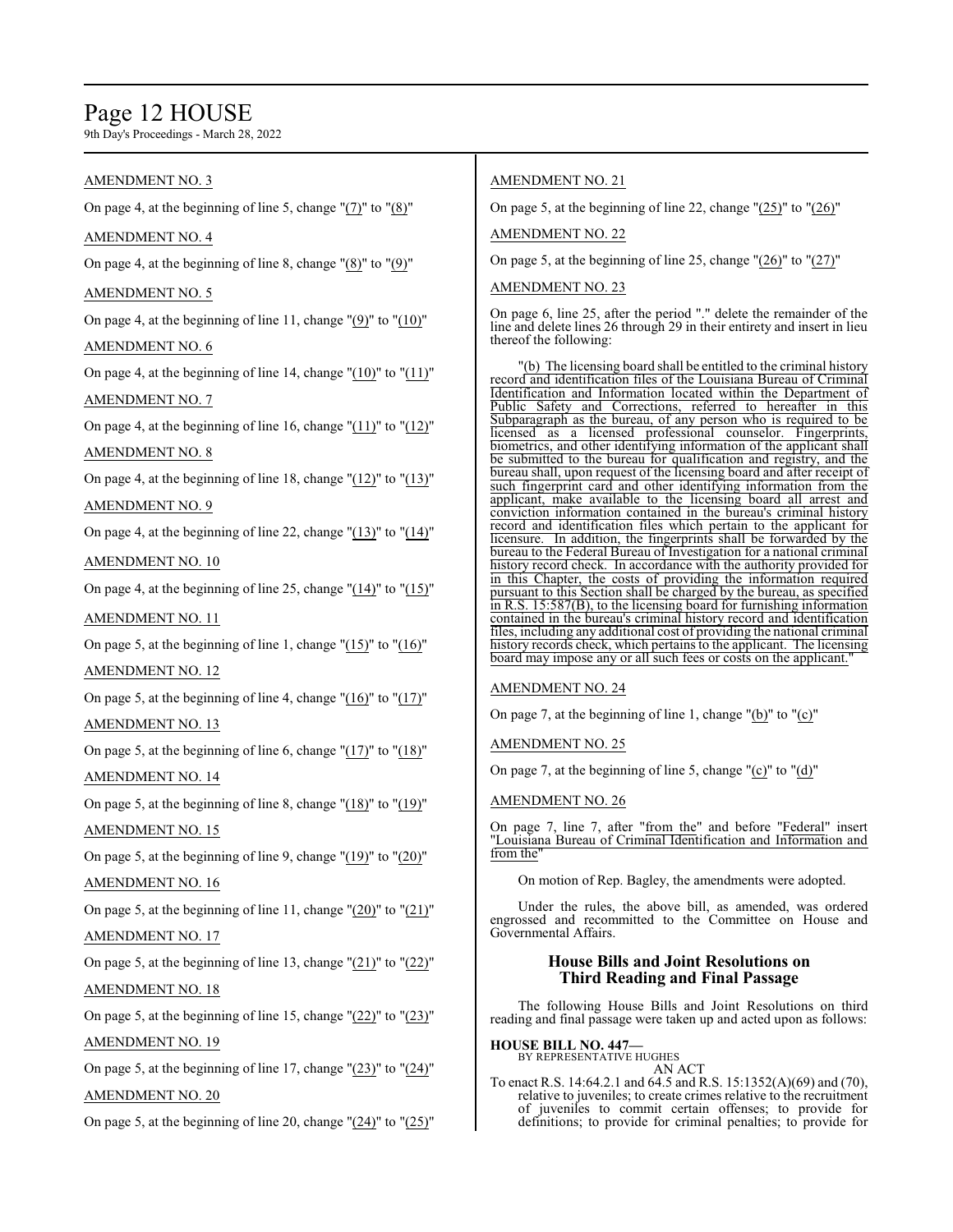## Page 13 HOUSE

9th Day's Proceedings - March 28, 2022

additional crimes that are elements of racketeering activity; and to provide for related matters.

Called from the calendar.

Read by title.

#### **Motion**

On motion ofRep. Hughes, the bill was returned to the calendar.

#### **Notice of Intention to Call**

Pursuant to House Rule No. 8.20(A), Rep. Hughes gave notice of his intention to call House Bill No. 447 from the calendar on Tuesday, April 5, 2022.

#### **HOUSE BILL NO. 568—**

BY REPRESENTATIVES EDMONDS AND VILLIO AN ACT

To enact R.S. 14:67.5(A)(3), relative to misappropriation without violence; to provide relative to adoption deception; to provide relative to elements of the offense; and to provide for related matters.

Called from the calendar.

Read by title.

Rep. Edmonds sent up floor amendments which were read as follows:

#### **HOUSE FLOOR AMENDMENTS**

Amendments proposed by Representative Edmonds to Engrossed House Bill No. 568 by Representative Edmonds

#### AMENDMENT NO. 1

On page 1, line 2, after "R.S. 14:67.5(A)(3)" and before the comma "," insert "and (C)"

#### AMENDMENT NO. 2

On page 1, line 6, after "Section 1." and before "hereby" change "R.S. 14:67.5(A)(3) is" to "R.S. 14:67.5(A)(3) and (C) are"

#### AMENDMENT NO. 3

On page 1, line 13, after "person" and before "false" change "intentionally makes" to "has the specific intent to make"

#### AMENDMENT NO. 4

On page 1, after line 16, add the following:

"C. The provisions of this Section shall not apply to a person who agrees to an adoption plan agreement and subsequently, in good faith, declines to proceed with the prospective adoption in favor of parenting the child."

On motion of Rep. Edmonds, the amendments were adopted.

Rep. Edmonds moved the final passage of the bill, as amended.

#### **ROLL CALL**

The roll was called with the following result:

#### YEAS

Mr. Speaker Frieman Orgeron<br>Amedee Gadberry Owen, C Amedee Gadberry<br>Bacala Garofalo Bacala Garofalo Owen, R.<br>Bagley Geymann Pressly Bagley Geymann<br>Bishop Goudeau Goudeau Riser<br>
Harris Romero Bourriaque Harris<br>Butler Hodges Butler Hodges Schamerhorn<br>Carrier Horton Schlegel Carrier Horton Schlegel<br>Coussan Huval Seabaugl Coussan Huval Seabaugh<br>Crews Illg St. Blanc Crews Illg St. Blanc<br>Davis Johnson, M. Stefanski Johnson, M. Stefans<br>Kerner Tarver Deshotel Kerner Tarver DuBuisson Magee Thompson Echols McFarland Turner<br>Edmonds McKnight Villio McKnight Villio<br>
McMahen Wheat Edmonston McMahen Wheat<br>
Emerson Miguez White Emerson Miguez White<br>
Farnum Miller, G. Wright Farnum Miller, G.<br>Firment Mincey Firment Mincey Zeringue<br>Fontenot Muscarello Muscarello<br>Nelson

DeVillier<br>DuBuisson

Freiberg Total - 64

Glover Total - 4 NAYS

Adams Freeman Larvadain<br>Boyd Gaines Lyons Boyd Gaines Lyons Brass Green Marcelle<br>Brown Hilferty Marino Brown Hilferty<br>Bryant Hughes Carpenter Ivey Miller,<br>Carter, R. Jefferson Newell Carter, R. Jefferson Newell<br>Carter, W. Jenkins Phelps Carter, W. Jenkins Phelps<br>Cormier Johnson, T. Pierre Cormier Johnson, T. Pierre Cox Jordan Selders<br>
Duplessis LaCombe Stagni Duplessis LaCombe Stagni Total - 36

Landry

Hughes McCormick<br>Ivey Miller, D.

#### ABSENT

Beaullieu Hollis<br>Glover Moore

The Chair declared the above bill was finally passed.

The title of the above bill was read and adopted.

Rep. Edmonds moved to reconsider the vote bywhich the above bill was finally passed, and, on his own motion, the motion to reconsider was laid on the table.

#### **HOUSE BILL NO. 246—**

BY REPRESENTATIVE PHELPS AN ACT

To amend and reenact R.S. 32:863(A)(3)(a), relative to sanctions for violations of required vehicle liability security; to modify the lapse period applicable to sanctions for lapse of required liability security; to provide for rule promulgation; to provide for an effective date; and to provide for related matters.

Called from the calendar.

Read by title.

Rep. Phelps moved the final passage of the bill.

#### **ROLL CALL**

The roll was called with the following result: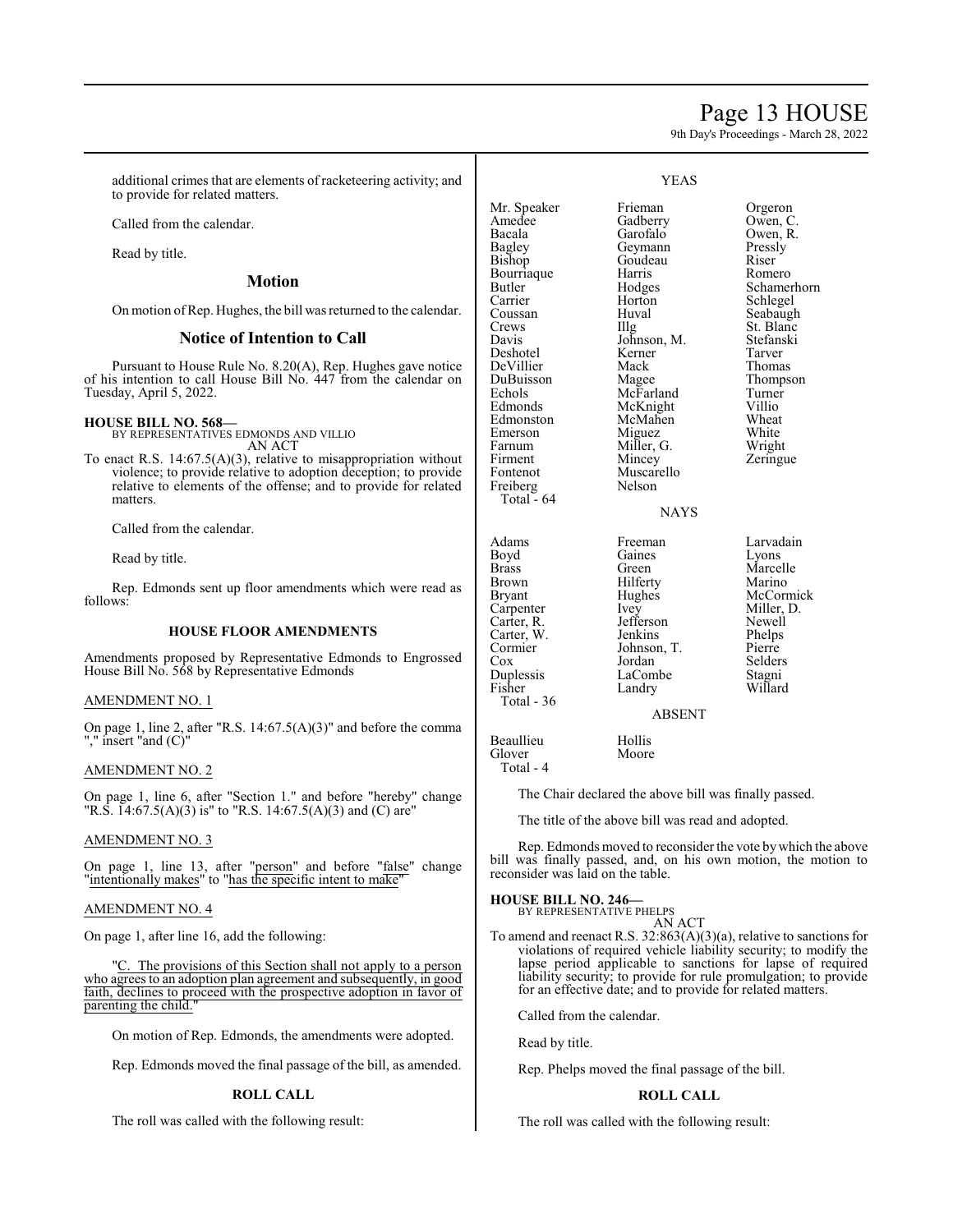## Page 14 HOUSE

9th Day's Proceedings - March 28, 2022

| Mr. Speaker   | Freeman     | McMa    |
|---------------|-------------|---------|
| Adams         | Freiberg    | Migue:  |
| Amedee        | Frieman     | Miller, |
| Bacala        | Gadberry    | Miller, |
| <b>Bagley</b> | Gaines      | Mince   |
| Beaullieu     | Garofalo    | Musca   |
| Bishop        | Geymann     | Nelson  |
| Bourriaque    | Goudeau     | Newell  |
| Boyd          | Green       | Orgero  |
| <b>Brass</b>  | Harris      | Owen,   |
| <b>Brown</b>  | Hilferty    | Owen,   |
| <b>Bryant</b> | Hodges      | Phelps  |
| Butler        | Horton      | Pierre  |
| Carpenter     | Hughes      | Pressly |
| Carrier       | Huval       | Riser   |
| Carter, R.    | Illg        | Romer   |
| Carter, W.    | Ivey        | Scham   |
| Cormier       | Jefferson   | Schleg  |
| Coussan       | Jenkins     | Seabat  |
| $\cos$        | Johnson, M. | Selder: |
| Crews         | Johnson, T. | St. Bla |
| Davis         | Jordan      | Stagni  |
| Deshotel      | Kerner      | Stefans |
| DeVillier     | LaCombe     | Tarver  |
| DuBuisson     | Landry      | Thoma   |
| Duplessis     | Larvadain   | Thomp   |
| Echols        | Lyons       | Turner  |
| Edmonds       | Mack        | Villio  |
| Edmonston     | Magee       | Wheat   |
| Emerson       | Marcelle    | White   |
| Farnum        | Marino      | Willar  |
| Firment       | McCormick   | Wright  |
| Fisher        | McFarland   | Zering  |
| Fontenot      | McKnight    |         |
| Total - 101   |             |         |

YEAS

Freeman McMahen<br>Freiberg Miguez Miller, D.<br>Miller, G. Gaines Mincey<br>Garofalo Muscare Muscarello<br>Nelson Geymann Nelson<br>Goudeau Newell Green Orgeron<br>Harris Owen, C Harris Owen, C.<br>Hilferty Owen, R. Owen, R.<br>Phelps Hodges Phelps<br>
Horton Pierre Horton Pierre<br>
Hughes Pressly Hughes Pressl<br>
Huval Riser The Romero<br>
Ivey Schamero<br>
Schamero Schamerhorn<br>Schlegel Seabaugh<br>Selders Johnson, M. Selders<br>Johnson, T. St. Blanc Johnson, T. St. Blanch<br>Jordan Stagni Stefanski<br>Tarver Landry Thomas<br>
Larvadain Thomps Larvadain Thompson<br>Lyons Turner Magee Wheat<br>
Marcelle White Marcelle White<br>
Marino Willard Marino Willard<br>
McCormick Wright McCormick Wright<br>
McFarland Zeringue

#### **NAYS**

Total - 0

#### ABSENT

Glover Hollis Moore Total - 3

The Chair declared the above bill was finally passed.

The title of the above bill was read and adopted.

Rep. Phelps moved to reconsider the vote by which the above bill was finally passed, and, on her own motion, the motion to reconsider was laid on the table.

#### **HOUSE BILL NO. 376—**

BY REPRESENTATIVES HUVAL, GREEN, AND WRIGHT AND SENATORS TALBOT AND MCMATH AN ACT

To amend and reenact R.S. 32:300.5 and to repeal R.S. 32:300.6, 300.7, and 300.8, relative to the prohibition of the use of certain wireless telecommunications devices while operating a motor vehicle; to provide for definitions; to provide for exceptions and penalties; to provide for enforcement and reporting; and to provide for related matters.

Called from the calendar.

Read by title.

Rep. Huval sent up floor amendments which were read as follows:

## **HOUSE FLOOR AMENDMENTS**

Amendments proposed by Representative Huval to Engrossed House Bill No. 376 by Representative Huval

#### AMENDMENT NO. 1

On page 5, line 8, after "saving" insert a comma ","

#### AMENDMENT NO. 2

On page 5, line 18, between "duties" and the colon ":" insert "during an emergency situation"

#### AMENDMENT NO. 3

On page 6, line 22, after "to" and before "hours" change "thirty" to "fifteen"

On motion of Rep. Huval, the amendments were adopted.

Rep. Pierre sent up floor amendments which were read as follows:

#### **HOUSE FLOOR AMENDMENTS**

Amendments proposed by Representative Pierre to Engrossed House Bill No. 376 by Representative Huval

#### AMENDMENT NO. 1

On page 8, between lines 20 and 21, insert the following:

G. A peace officer shall not stop a driver or issue the driver a citation for a violation of this Section unless the officer visually observes the driver using, holding, or physically supporting with any part of the driver's body the mobile electronic device."

On motion of Rep. Pierre, the amendments were adopted.

Rep. McCormick sent up floor amendments which were read as follows:

### **HOUSE FLOOR AMENDMENTS**

Amendments proposed by Representative McCormick to Engrossed House Bill No. 376 by Representative Huval

#### AMENDMENT NO. 1

On page 6, at the end of line 21, delete "and" and insert a period "." and delete lines 22 and 23 in their entirety

#### AMENDMENT NO. 2

On page 6, line 25, after "than" and before "hundred" change "three" to "one" and after "dollars" insert a period "."

#### AMENDMENT NO. 3

On page 6, at the end of line 26, delete "but not less than one" and delete lines 27 through 29 in their entirety

## AMENDMENT NO. 4

On page 7, line 2, after "more than" delete the remainder of the line and insert "one hundred dollars." and delete lines 3 through 5 in their entirety

On motion of Rep. McCormick, the amendments were adopted.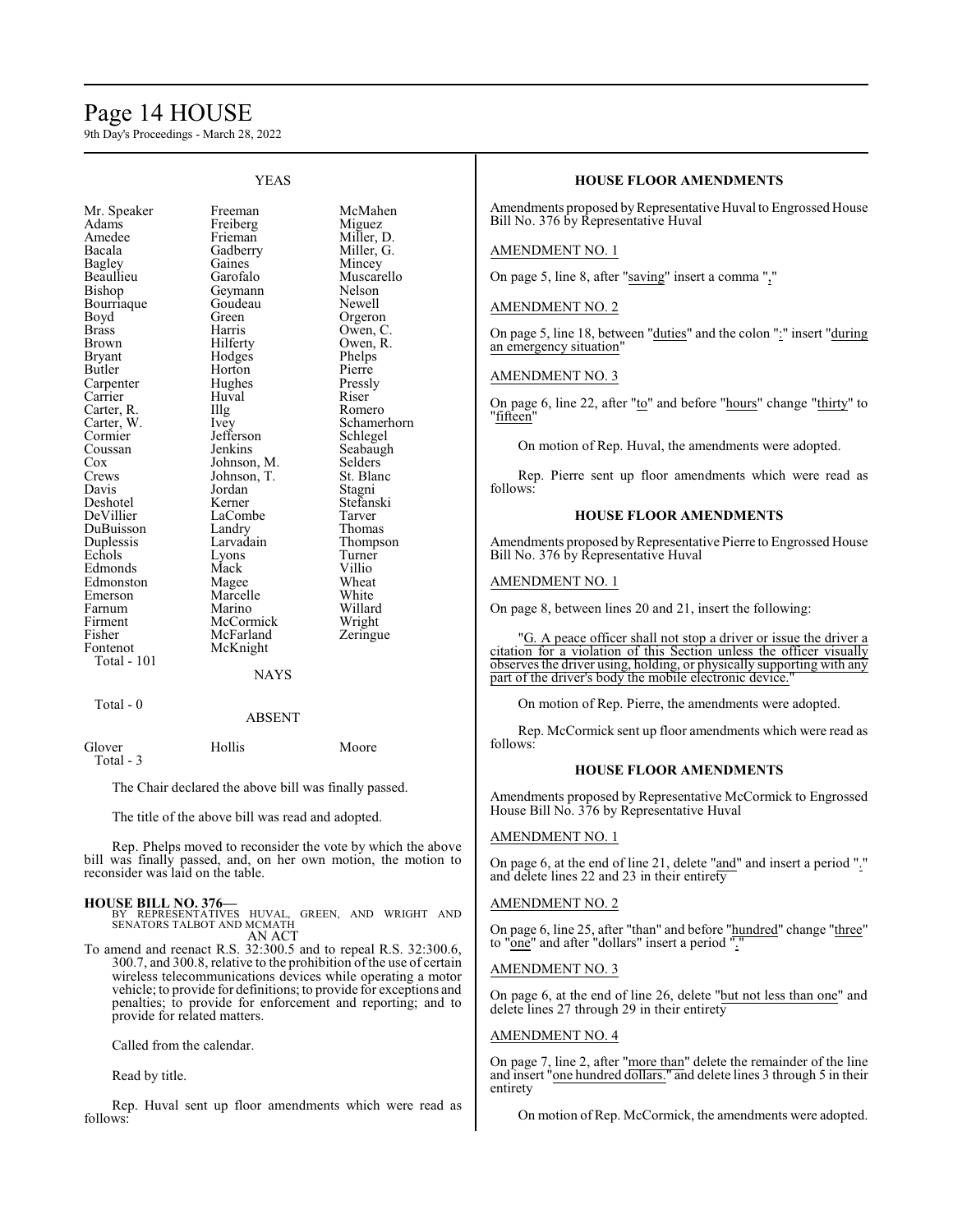## Page 15 HOUSE

9th Day's Proceedings - March 28, 2022

Rep. Selders sent up floor amendments which were read as follows:

#### **HOUSE FLOOR AMENDMENTS**

Amendments proposed by Representative Selders to Engrossed House Bill No. 376 by Representative Huval

#### AMENDMENT NO. 1

On page 1, line 3, after "to the" and before "use" delete "prohibition of the" and on line 4, after "vehicle;" and before "to" insert "to provide relative to prohibitions against the use of certain telecommunications devices while operating a vehicle;"

#### AMENDMENT NO. 2

On page 1, line 5, after "reporting;" and before "and to" insert "to provide for a termination date;"

## AMENDMENT NO. 3

On page 8, line 21, after "300.8" delete the remainder of the line and insert "shall not become effective until January 1, 2027."

#### AMENDMENT NO. 4

On page 8, delete line 22 in its entirety and insert in lieu thereof the following:

"Section 3. R.S. 32:300.5, 300.6, 300.7, and 300.8 are hereby reenacted and amended to read as follows:

#### §300.5. Use of certain wireless telecommunications devices for text messaging and social networking prohibited

A.(1) Except as provided in Subsection B of this Section, no person shall operate any motor vehicle upon any public road or highway of this state while using a wireless telecommunications device to write, send, or read a text-based communication. For purposes of this Section, a person shall not be deemed to be writing, reading, or sending a text message if the person reads, selects, or enters a telephone number or name in a wireless telecommunications device for the purpose of making a telephone call.

(2) No person shall operate any motor vehicle upon any public road or highway of this state while using a wireless telecommunications device to access, read, or post to a social networking site.

(3)(a) "Wireless telecommunications device" means a cellular telephone, a text-messaging device, a personal digital assistant, a stand alone computer, or any other substantially similar wireless device that is readily removable from the vehicle and is used to write, send, or read text or data through manual input. A "wireless telecommunications device" shall not include any device or component that is permanently affixed to a motor vehicle. It does not include citizens band radios, citizens band radio hybrids, commercial two-way radio communication devices, two-way radio transmitters or receivers used by licensees of the Federal Communication Commission in the Amateur Radio Service, or electronic communication devices with a push-to-talk function.

(b) "Write, send, or read a text-based communication" means using a wireless telecommunications device to manually communicate with any person by using a text-based communication referred to as a text message, instant message, or electronic mail.

(c) "Access, read, or post to a social networking site" means using a wireless telecommunications device to access, read, or post on such device to any web-based service that allows individuals to construct a profile within a bounded system, articulate a list of other users with whom they share a connection, and communicate with other members of the site.

B. The provisions of Paragraph (A)(1) of this Section shall not apply to the following:

(1) Any law enforcement officer, firefighter, or operator of an authorized emergency vehicle while engaged in the actual performance of his official duties.

(2) An operator of a moving motor vehicle using a wireless telecommunications device to:

(a) Report illegal activity.

(b) Summon medical or other emergency help.

(c) Prevent injury to a person or property.

(d) Relay information between a transit or for-hire operator and that operator's dispatcher, in which the device is permanently affixed to the vehicle.

(e) Navigate using a global positioning system.

(3) A physician or other health care provider using a wireless telecommunications device to communicate with a hospital, health clinic or the office of the physician, or to otherwise provide for the health care of an individual or medical emergency through a textbased communication.

C.(1) The first violation of the provisions of this Section shall be punishable by a fine of not more than five hundred dollars.

(2) Each subsequent violation shall be punishable by a fine of not more than one thousand dollars.

(3) If the person is involved in a crash at the time of violation, then the fine shall be equal to double the amount of the standard fine imposed in this Subsection and the law enforcement officer investigating the crash shall indicate on the written accident formthat the person was using a wireless telecommunications device at the time of the crash.

(4) Any violation of this Section shall constitute a moving violation.

§300.8. Use of wireless telecommunications devices in school zones; prohibited; exceptions

A. As used in this Section, the following terms shall have the meanings ascribed to them in this Section, unless the context clearly indicates a different meaning:

(1) "Access, read, or post to a social networking site" means using a wireless telecommunications device to access, read, or post on such device to any web-based service that allows individuals to construct a profile within a bounded system, articulate a list of other users with whom they share a connection, and communicate with other members of the site.

(2) "Engage in a call" means talking or listening during a voice transmission on a wireless telecommunications device or manually entering names or telephone numbers to initiate a voice transmission, except when using a hands-free wireless telephone.

(3) "Wireless telecommunications device" means a cellular telephone, a text-messaging device, a personal digital assistant, a stand-alone computer or other electronic device, or any other substantially similar portable wireless device that is readily removable from the vehicle and is used to write, send, or read text or data through manual input or create, edit, post, or view video,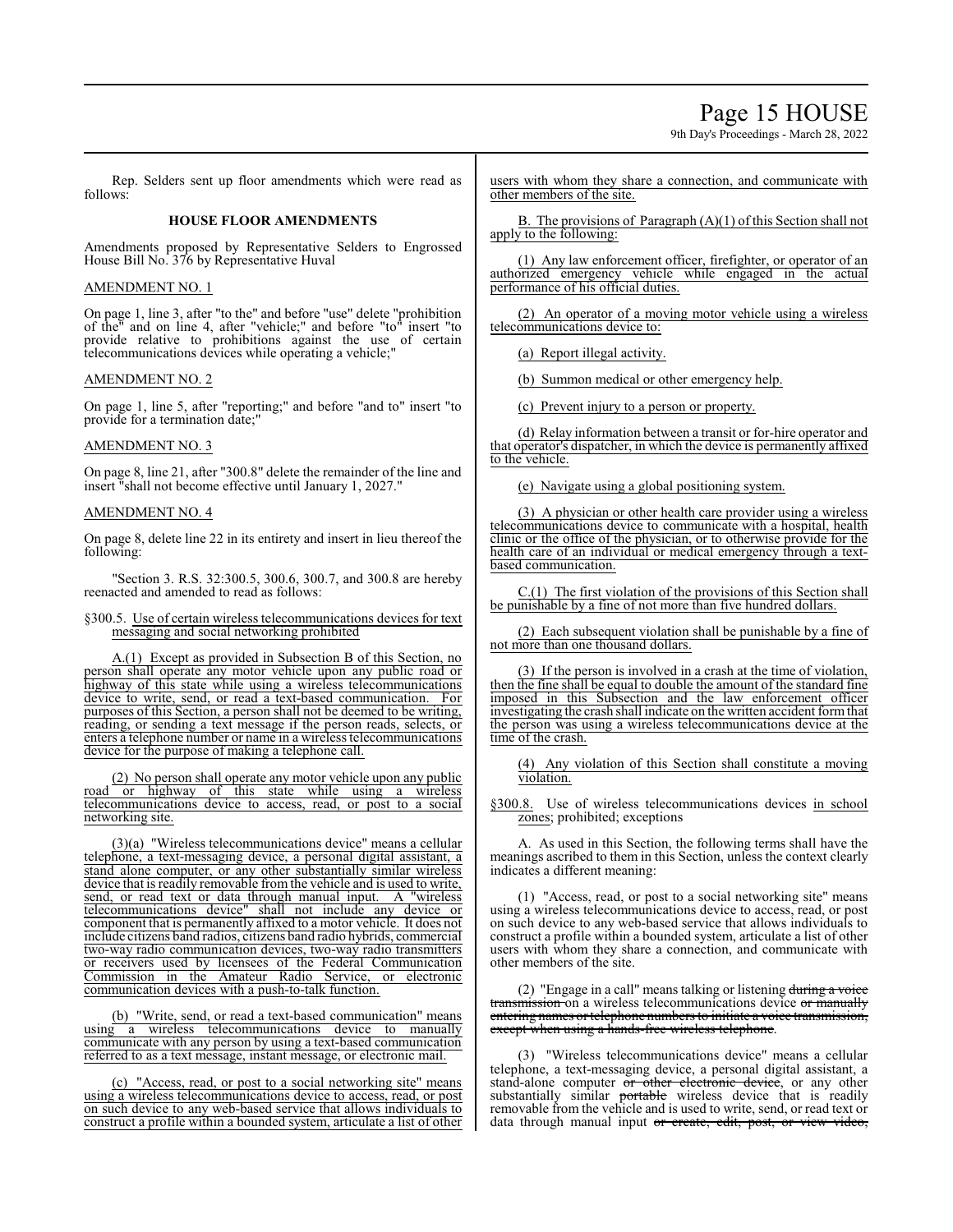## Page 16 HOUSE

9th Day's Proceedings - March 28, 2022

photography, or other images. A "wireless "Wireless telecommunications device" shall not mean include any device or component that is permanently affixed to a motor vehicle, nor shall it mean any. It does not include a hands-free wireless telephone, an electronic communication device used hands-free, citizens band radios, citizens band radio hybrids, commercial two-way radio communications devices, two-way radio transmitters or receivers used by licensees of the Federal Communication Communications Commission in the Amateur Radio Service, or electronic communication devices with a push-to-talk function.

(4) "Write, send, or read a text-based communication" means using a wireless telecommunications device to manually communicate with any person by using a text-based communication including but not limited to a text message, instant message, or electronic mail<del>, or other text-based application to manually</del> communicate with any person.

B.(<del>1)</del> Except as provided in Subsection C of this Section, no person shall operate any wireless telecommunications device while operating a motor vehicle upon any public road or highway during the posted hours within a school zone on such public road or highway.

 $\left(2\right)$  Operating a "wireless telecommunications device" shall include mean any of the following:

 $(1)$  (a) Engaging in a call.

 $(2)$   $(b)$  Writing, sending, or reading a text-based communication.

 $(3)$  (e) Accessing, reading, or posting to a social networking site.

(d) Accessing, viewing, posting, editing, or creating a video, photograph, or other image.

Accessing, reading, viewing, composing, browsing, transmitting, saving or retrieving electronic data fromany application or other media.

(f) Using any application or feature of a wireless telecommunications device by making manual entries of letters, numbers, symbols, commands, or any combination thereof.

(g) Holding or physically supporting a wireless telecommunications device in either or both hands or with any part of the body, except for an earpiece or headphone device or a device worn on the wrist to talk or listen during a voice transmission.

C.(1) The provisions of Subsection B of this Section shall not apply to any of the following persons in the performance of their official duties:

(a) A law enforcement officer.

(b) A firefighter.

(c) An emergency service or EMS practitioner.

 $C. (2)$  The provisions of Subsection B of this Section shall not apply to a person who uses a wireless telecommunications device and does while doing any of the following:

(1) (a) Reports Reporting a traffic collision, medical emergency, other emergency, or serious road hazard.

 $(2)$  (b) Reports Reporting a situation in which the person believes a person his personal safety is in jeopardy of serious injury or death.

(3) Reports or averts the perpetration or potential perpetration of a criminal act against the driver or another person.

(c) Relaying information between a transit, for-hire operator, or a transportation network company driver, and that operator's dispatcher or affiliated transportation network company, in which the device is affixed to the vehicle.

(d) Viewing data or images related to navigation of a motor vehicle using a hands-free global positioning system.

(4) (e) Operates Operating a wireless telecommunications device while the motor vehicle is lawfully stationary and not in violation of any other law. lawfully parked.

(f) Dialing 9-1-1 to report a crime in progress.

Except as otherwise provided in Subparagraphs  $(2)(a)$ through (d) of this Subsection, using the telecommunications device to write, send, or read a text-based communication or using the telecommunication device to access, read, or post to a social media website shall not be permitted while a vehicle is positioned in a travel lane.

(5) Uses a wireless telecommunications device in an official capacity as an operator of an authorized emergency vehicle.

D.(1) Any violation of this Section shall constitute a moving violation.

(2)(a) The first violation of the provisions of this Section shall be punishable by a fine of not more than five one hundred dollars but not less than fifty dollars and may include up to thirty hours of community service, at least half of which shall consist of participation in a litter abatement or collection program.

(b) Each subsequent The second violation of the provisions of this Section shall be punishable by a fine of not more than one thousand three hundred dollars and a suspension of driver's license for a sixty-day period <del>but not less than one hundred dollars and may</del> include up to thirty hours of community service, at least half of which shall consist of participation in a litter abatement or collection program.

(c) The third and any subsequent violation of the provisions of this Section shall be punishable by a fine of not more than three hundred dollars but not less than one hundred dollars and may include up to ninety hours of community service, at least half of which shall consist of participation in a litter abatement or collection program.

(c) (d) If a person the operator of a motor vehicle is involved in a collision crash at the time of the violation, then the fine shall be equal to double the amount of the standard fine imposed in this Subsection. and the The law enforcement officer investigating the collision crash shall indicate on the written accident report that the person operator of a motor vehicle was using a wireless telecommunications device at the time of the collision erash.

(3) It Use of a wireless telecommunications device for any provided for in Subsection C of this Section shall be an affirmative defense against an alleged to a violation of this Section and for the operator of a motor vehicle person to may produce documentary or other evidence in support of this defense that the wireless telecommunications device that is the basis of the alleged wireless telecommunications device that is the basis of the alleged violation was used for emergencypurposes as provided in Subsection C of this Section.

(4) For any violation occurring before January 1, 2023, the law enforcement officer shall issue only a written warning.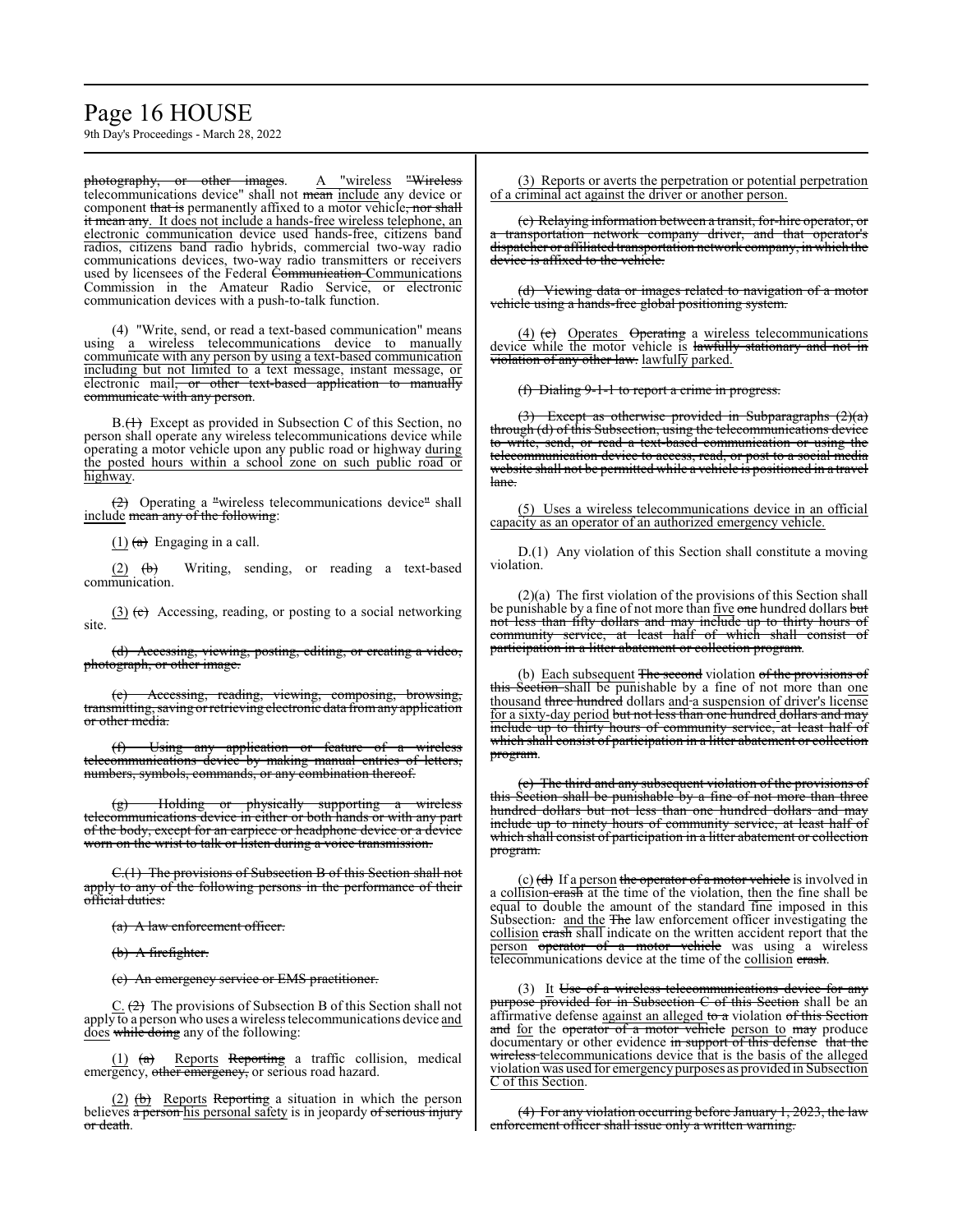## Page 17 HOUSE

9th Day's Proceedings - March 28, 2022

E. The provisions of this Section shall only apply within a school zone upon a public road or highway during posted hours when signs are located in a visible manner in each direction that indicate the use of a hand-held wireless communications device is prohibited while operating a motor vehicle.

(1) When a law enforcement officer issues a citation for a violation of this Section, the law enforcement officer shall record the race and ethnicity of the violator. All law enforcement agencies shall maintain such information and report the information to the Department of Public Safety and Corrections in a form and manner as determined by the department. Beginning August 1, 2023, the Department ofPublicSafetyandCorrections shall annually report the data collected under this Subsection to the governor, the president of the Senate and the speaker of the House of Representatives. The the Senate, and the speaker of the House of Representatives. data collected shall be reported, at a minimum, by statewide totals for local law enforcement agencies, state law enforcement agencies, and state university law enforcement agencies. The statewide total for local law enforcement agencies shall combine the data for the parish sheriffs and the municipal law enforcement agencies.

(2) A law enforcement officer who stops a motor vehicle for a violation of this Section shall inform the motor vehicle operator of his right to decline a search of his wireless communications device and shall not do any of the following:

(a) Access the wireless communications device without a warrant.

Confiscate the wireless communications device while awaiting the issuance of a warrant to access such device.

(c) Obtain consent fromthe motor vehicle operator to search his wireless communications device through coercion or other improper method. Consent to search a motor vehicle operator's wireless communications device shall be free and voluntary.

(d) Make a custodial arrest except upon a warrant issued for failure to appear for a felony or state misdemeanor charge in court when summoned.

. A law enforcement officer shall not search or inspect a motor vehicle, its contents, the driver, or a passenger solely because of a violation of this Section.

Section 4. The provisions of Sections 1 and 2 of this Act shall become effective upon signature by the governor or, if not signed by the governor, upon expiration of the time for bills to become law without signature by the governor, as provided by Article III, Section 18 of the Constitution of Louisiana. If vetoed by the governor and subsequently approved by the legislature, this Act shall become effective on the day following such approval.

Section 5. The provisions of Section 1 of this Act shall cease to exist on January 1, 2027.

Section 6. The provisions of Section 3 of this Act shall become effective on January 1, 2027 and shall supersede Section 1 of this Act."

On motion of Rep. Selders, the amendments were adopted.

#### **Motion**

On motion of Rep. Huval, the bill, as amended, was returned to the calendar.

## **Notice of Intention to Call**

Pursuant to House Rule No. 8.20(A), Rep. Huval gave notice of his intention to call House Bill No. 376 from the calendar on Tuesday, March 29, 2022.

#### **HOUSE BILL NO. 450—**

BY REPRESENTATIVES CHARLES OWEN, AMEDEE, WILFORD<br>CARTER, CORMIER, COX, CREWS, DAVIS, EDMONSTON, FREEMAN,<br>FREIBERG, FRIEMAN, GAINES, GREEN, HARRIS, HUGHES, JORDAN,<br>LANDRY, LARVADAIN, LYONS, MARCELLE, MCCORMICK, DUSTIN MILLER, SCHAMERHORN, SCHLEGEL, SEABAUGH, AND STAGNI AN ACT

To amend and reenact Children's Code Articles 1186(A) and 1188(C) and R.S. 40:73(B) and (D), 77(B) and (D), and 79(A)(4) and (D) and to enact R.S.  $40:73(E)$ ,  $77(E)$ , and  $79(E)$ , relative to an adopted person's original birth certificate; to provide for the disclosure of confidential records; to provide for the motion for disclosure; to provide for access to an adopted person's original birth certificate; to provide for the authority of the registrar of vital records; and to provide for related matters.

Called from the calendar.

Read by title.

## **Speaker Schexnayder in the Chair**

Rep. Charles Owen sent up floor amendments which were read as follows:

### **HOUSE FLOOR AMENDMENTS**

Amendments proposed by Representative Charles Owen to Engrossed House Bill No. 450 by Representative Charles Owen

#### AMENDMENT NO. 1

On page 1, line 2, after "1186(A)" and before "and R.S. 40:73(B)" delete "and 1188(C)" and insert a comma "," and "1188(C), and 1270(B)"

## AMENDMENT NO. 2

On page 1, line 9, after "1186(A)" and before "are hereby" delete "and  $1188(C)$ " and insert a comma "," and " $1188(C)$ , and  $1270(B)$ "

#### AMENDMENT NO. 3

On page 2, between lines 7 and 8 insert the following:

"\* \* \*

Art. 1270. Legislative findings; purpose; release of information

\* \* \*

B.(1) There is hereby created within the office of children and family services of the Department of Children and Family Services a voluntary registry for the matching of adopted persons, or an adoptive parent of a minor or deceased adopted person, or a descendant of a deceased adopted person, or his parent if a minor, and biological parents or siblings, or both, or a parent, sibling, or descendant, or his parent if a minor, of a deceased biological parent. The purpose of this registry shall be to facilitate voluntary contact between the adopted person, or an adoptive parent of a minor or deceased adopted person, or the descendant of a deceased adopted person, or his parent if a minor, and a biological parent or biological sibling, or both, or a parent, sibling, or descendant, or his parent if a minor, of a deceased biological parent.

(2)(a) A birth parent may at any time request from the office of children and family services a contact preference form that shall accompany the adopted person's original birth certificate.

(b) The contact preference form shall provide the following information to be completed at the option of the birth parent who shall indicate his intentions as follows: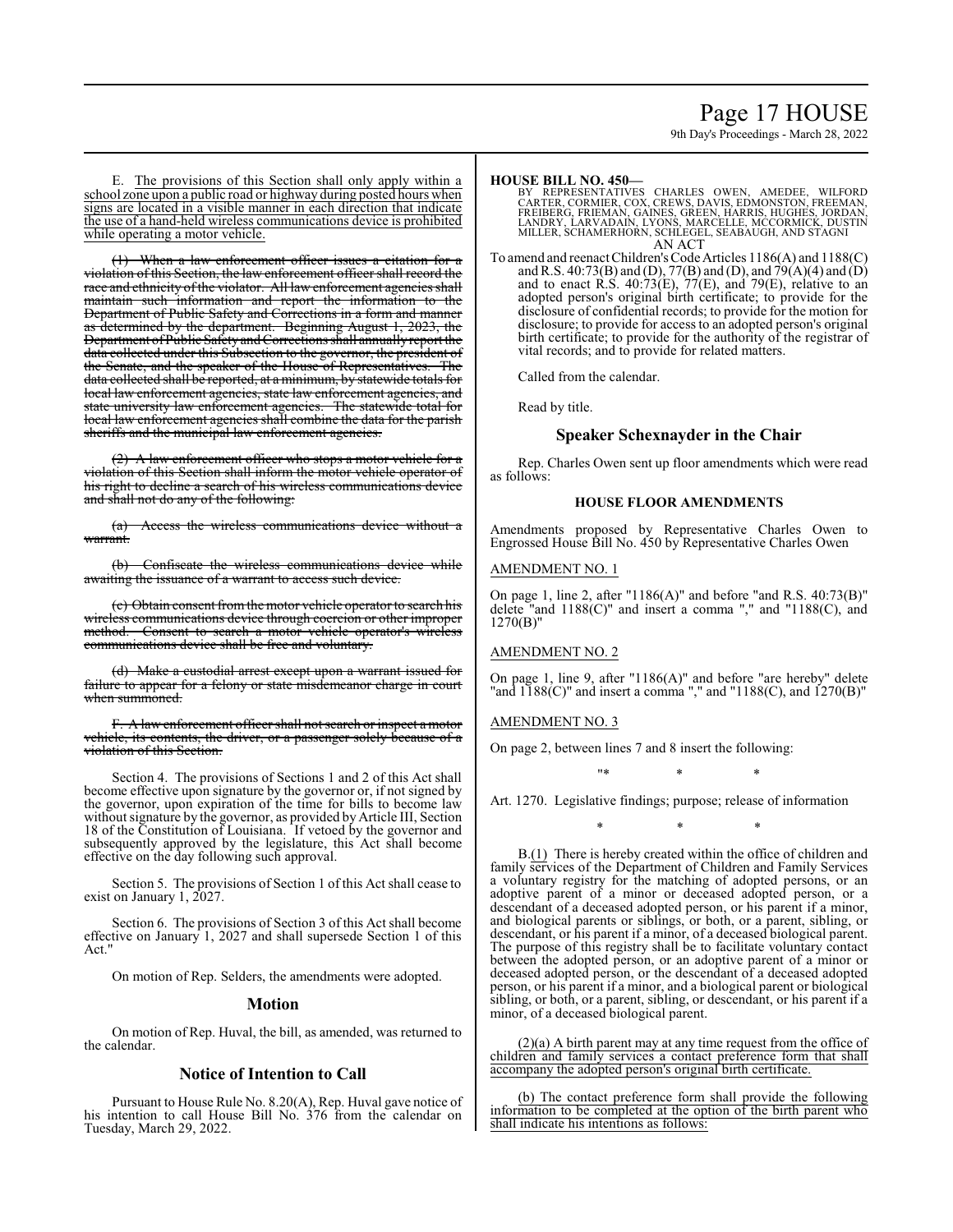## Page 18 HOUSE

9th Day's Proceedings - March 28, 2022

(1) I would like to be contacted.

(2) I would prefer to be contacted only through an intermediary.

(3) I prefer not to be contacted at this time. If I decide later that I would like to be contacted, I will submit an updated contact preference form to the office of children and family services.

(c) The contact preference formis a confidential communication from the birth parent to the person named on the sealed birth certificate and shall be placed in a sealed envelope upon receipt from the birth parent. The sealed envelope shall be released to the registar of vital records and placed in the sealed file containing the original birth certificate. The contact preference form shall be released to an adopted person when he requests his original birth certificate pursuant to R.S. 40:80.

 $*$  \*  $*$  \*  $*$  "

On motion of Rep. Charles Owen, the amendments were adopted.

Rep. Gregory Miller sent up floor amendments which were read as follows:

## **HOUSE FLOOR AMENDMENTS**

Amendments proposed by Representative Gregory Miller to Engrossed House Bill No. 450 by Representative Charles Owen

#### AMENDMENT NO. 1

On page 1, delete lines 1 and 2 in their entirety and at the beginning of line 3, delete "79(E)," and insert the following:

"To amend and reenact Civil Code Article 236, Children's Code Articles 1186(A), 1188(C), 1270(B), (C), (D), and (E), 1272(C) and (D), and 1273, and R.S. 40:73(B) and (D), 77(B) and (D), and 79(A)(4) and (D), to enact Children's Code Articles 1272(E) and 1272.1 and R.S. 40:80, and to repeal Children's Code Article 1270(F),"

#### AMENDMENT NO. 2

On page 1, at the end of line 6, insert the following:

"birth parents to prohibit the release of certain identifying information; to provide for the promulgation of rules; to provide for a public awareness campaign; to provide for filial honor and respect; to provide for the privacy of birth mothers; to provide for the"

#### AMENDMENT NO. 3

On page 1, delete lines 9 through 10 in their entirety and insert the following:

"Section 1. Civil Code Article 236 is hereby amended and reenacted to read as follows:

Art. 236. Filial honor and respect; protection for birth mothers who are victims of rape or molestation

A. A child regardless of age owes honor and respect to his father and mother.

B. A birth mother who is a victim of rape or molestation deserves honor and respect. When a child is conceived as a result of rape or molestation, the birth mother shall have the right to privacy and to be secure in her person, papers, and effects related to the records of adoption by which she placed the child with his adoptive parent or parents.

Section 2. Children's Code Articles 1186(A), 1188(C), 1270(B), (C), (D), and (E), 1272(C) and (D), and 1273 are hereby amended and reenacted and Children's Code Articles 1272(E) and 1272.1 are hereby enacted to read as follows:"

#### AMENDMENT NO. 4

On page 1, line 17, after "pursuant to" delete "R.S. 40:73, 77, or 79." and insert "R.S. 40:80."

AMENDMENT NO. 5

On page 2, line 4, after "provisions of" and before "shall" delete "R.S. 40:73, 77, or 79" and insert "R.S. 40:80"

AMENDMENT NO. 6

On page 2, between lines 7 and 8 insert the following:

"\* \* \*

Art. 1270. Legislative findings; purpose; release of information \* \* \*

B. (1) There is hereby created within the office of children and family services of the Department of Children and Family Services a voluntary registry for the matching of adopted persons, or an adoptive parent of a minor or deceased adopted person, or a descendant of a deceased adopted person, or his parent if a minor, and biological parents or siblings, or both, or a parent, sibling, or descendant, or his parent if a minor, of a deceased biological parent. The purpose of this registry shall be to facilitate voluntary contact between the adopted person, or an adoptive parent of a minor or deceased adopted person, or the descendant of a deceased adopted person, or his parent if a minor, and a biological parent or biological sibling, or both, or a parent, sibling, or descendant, or his parent if a minor, of a deceased biological parent.

 $\overline{C}$ . (2) The use of the registry shall be limited to the adopted person who is at least eighteen years of age, the biological mother, the biological father, parents or siblings or a descendant, or his parent if a minor, of a deceased biological parent, an adoptive parent of a minor or deceased adopted person or a descendant of a deceased adopted person, or his parent if a minor, and any biological sibling who is at least eighteen years of age.

 $\overline{D}$ . (3) No registration by an adopted person shall be permitted until all biological siblings who were adopted by the same adoptive parent or parents have reached the age of eighteen years.

C.(1) An adopted person who is at least twenty-four years of age may through the registry request the release of a noncertified copy of his original birth certificate.

(2) A biological mother or father listed on the birth certificate, hereinafter referred to in this Chapter as the "birth parents", may through the registry consent to or prohibit the release of their own personal identifying information contained on the adopted person's original birth certificate.

E. D. The office of children and family services shall not release any registry information in violation of this Chapter.

F. E. The office of children and family services shall confirm for an adopted person the fact of his adoption and identify the court in which the adoption was finalized and the agency, firm, or lawyer facilitating the adoption when that information is known. To receive this information, the adopted person shall be eighteen years of age or older, provide proof of identity, and submit a written request.

\* \* \*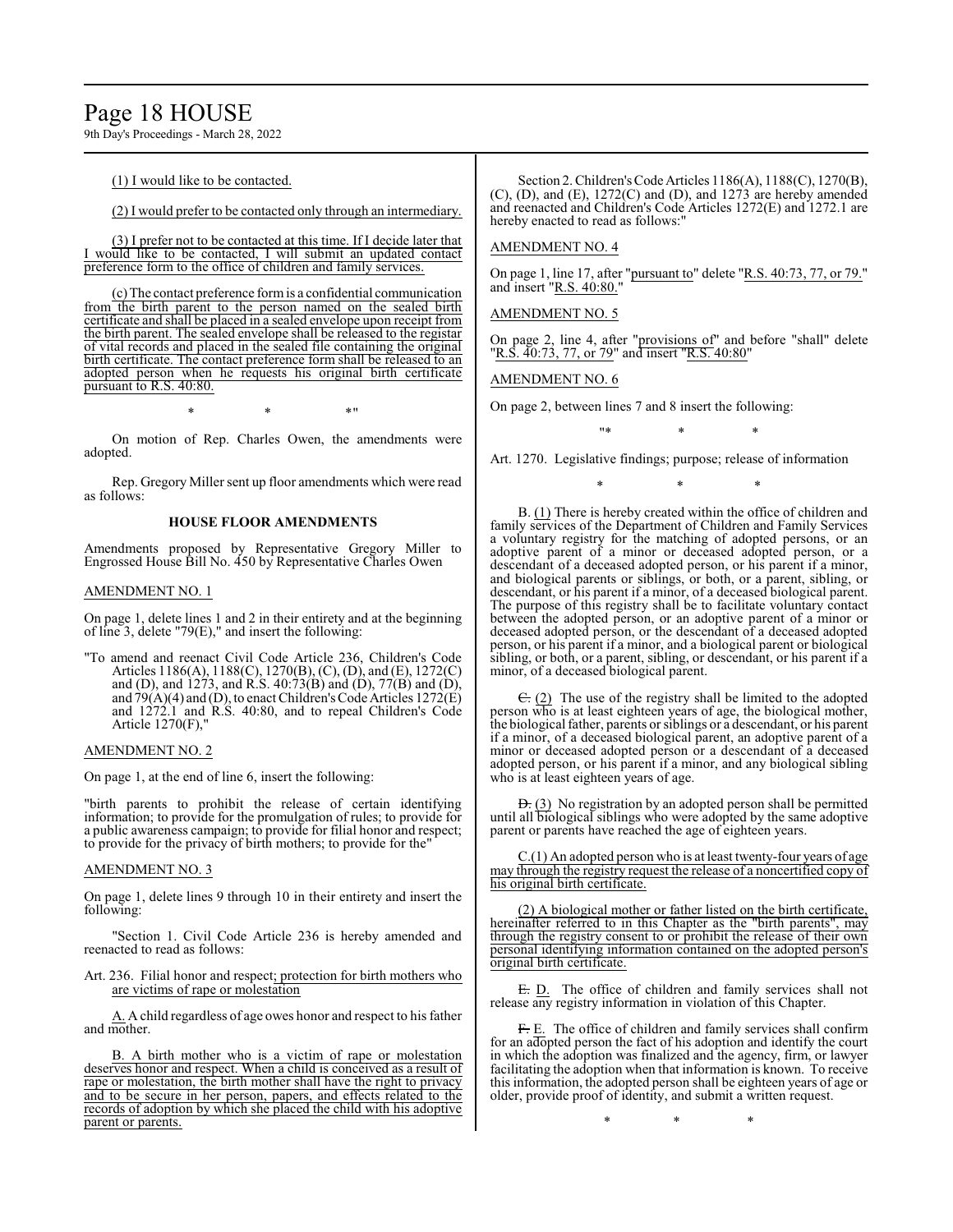# Page 19 HOUSE

9th Day's Proceedings - March 28, 2022

Art. 1272. Matching; verification by original documents; mandatory counseling

\* \* \*

C. (1) If an adopted person requests a noncertified copy of his original birth certificate, the office of children and family services shall determine whether a birth parent has filed a consent with the voluntary registry authorizing the release of his personal identifying information contained on the adopted person's original birth certificate. Upon determination of whether a consent exists, the office of children and family services shall do the following:

(a) If a birth parent has consented to the release of their own personalidentifying information on an adopted person's original birth certificate, the office of children and family services shall coordinate with the vital records registry to facilitate the release of the noncertified copy of the original birth certificate to the adopted person pursuant to R.S. 40:80. If only one birth parent has filed with the voluntary registry and consented to the release of his personal identifying information on the adopted person's original birth certificate, the name and identifying information of the birth parent who has not consented shall be redacted before a noncertified copy of the original birth certificate is issued to the adopted person.

(b) If no birth parent has filed with the registry or both birth parents have prohibited the release of the noncertified copy of the original birth certificate to the adopted person, the office of children and family services shall notify the adopted person of such and issue to the adopted person a noncertified copy of the original birth certificate with the names and identifying information of the birth parents redacted.

(2) All documents filed with the voluntary registry pursuant to the provisions ofthis Paragraph shall be maintained in the files ofthe registry.

(3) The Department of Children and Family Services shall promulgate the rules necessary for the implementation of this Article on or before September 1, 2023, in accordance with the Administrative Procedure Act.

D. If doubt exists that any registrants are biologically related, the office of community services shall advise them to file a motion with the court having jurisdiction and request permission to open the sealed adoption record for verification. Such verification shall be a compelling reason, within the meaning of Article 1189, to open the adoption records for the limited purpose of verification.

D. E. Each registrant shall participate in not less than one hour of counseling with a licensed clinical social worker, a social worker acting in the employ of a licensed adoption agency, a licensed professional counselor, a licensed psychologist, medical psychologist, a licensed psychiatrist, or a licensed marriage and family therapist before they will be put in contact with one another.

Art. 1272.1. Public awareness campaign

The office of children and family services shall develop and implement a one-year-long, nationwide campaign to be conducted from September 1, 2022 through August 31, 2023, for the express purpose of informing the public of all of the following:

(1) That an adopted person twenty-four years of age or older may obtain a noncertified copy of his original birth certificate.

(2) That a birth parent of an adopted person who registers with the voluntary registry may consent to or prohibit the release of his personal identifying information contained on the adopted person's original birth certificate.

B. The nationwide campaign required in Paragraph A of this Article shall include but not be limited to the following:

(1) Public service announcements and press releases to be distributed to local and national radio stations and newspapers, if the national advertising is at no cost to the state.

(2) Announcements posted on the website of the Department of Children and Family Services.

(3) Notices to be distributed throughout the state to physician's offices,religious institutions, social welfare organizations, retirement homes, and other entities capable of reaching individuals who may be impacted byR.S. 40:80 and Children's Code Articles 1270, et seq.

(4) Information regarding the campaign, or a website address where a person can obtain information about the campaign, to be printed on the outside of every motor vehicle registration renewal application and every driver's license renewal application issued by the office of motor vehicles, Department of Public Safety and Corrections.

C. The secretary of the Department of Children and Family Services and the secretary of the Department of Public Safety and Corrections shall develop the campaign information statement provided by Subparagraph (B)(4) of this Article.

D. The Department of Children and Family Services, after consultation with the secretary of the Department of Public Safety and Corrections, shall promulgate the rules necessary for the implementation of this Article on or before August 1, 2022, in implementation of this Article on or before August 1, accordance with the Administrative Procedure Act.

Art. 1273. Confidentiality

A. Documents filed with the office of children and family services, pursuant to this Chapter, shall be confidential and shall not be available for inspection, except under the procedures set forth in this Chapter.

B. No person shall have a cause of action against the office of children and family services or an employee for an injury or damage caused by the disclosure of any information that is filed in the records of the voluntary registry and is disclosed in accordance with the procedures of this Chapter, unless the injury or damage was caused by willful or wanton misconduct or gross negligence.

## AMENDMENT NO. 7

On page 2, at the beginning of line 8, change "Section 2." to "Section 3."

## AMENDMENT NO. 8

On page 2, line 9, after "reenacted and" delete the remainder of the line and insert the following:

"R.S. 40:80 is hereby enacted to read as"

## AMENDMENT NO. 9

On page 2, line 17, after "provided in" delete the remainder of the line and insert "R.S. 40:80"

## AMENDMENT NO. 10

On page 2, line 23, after "provided in" and before the comma "," delete "Subsection E of this Section" and insert "R.S. 40:80"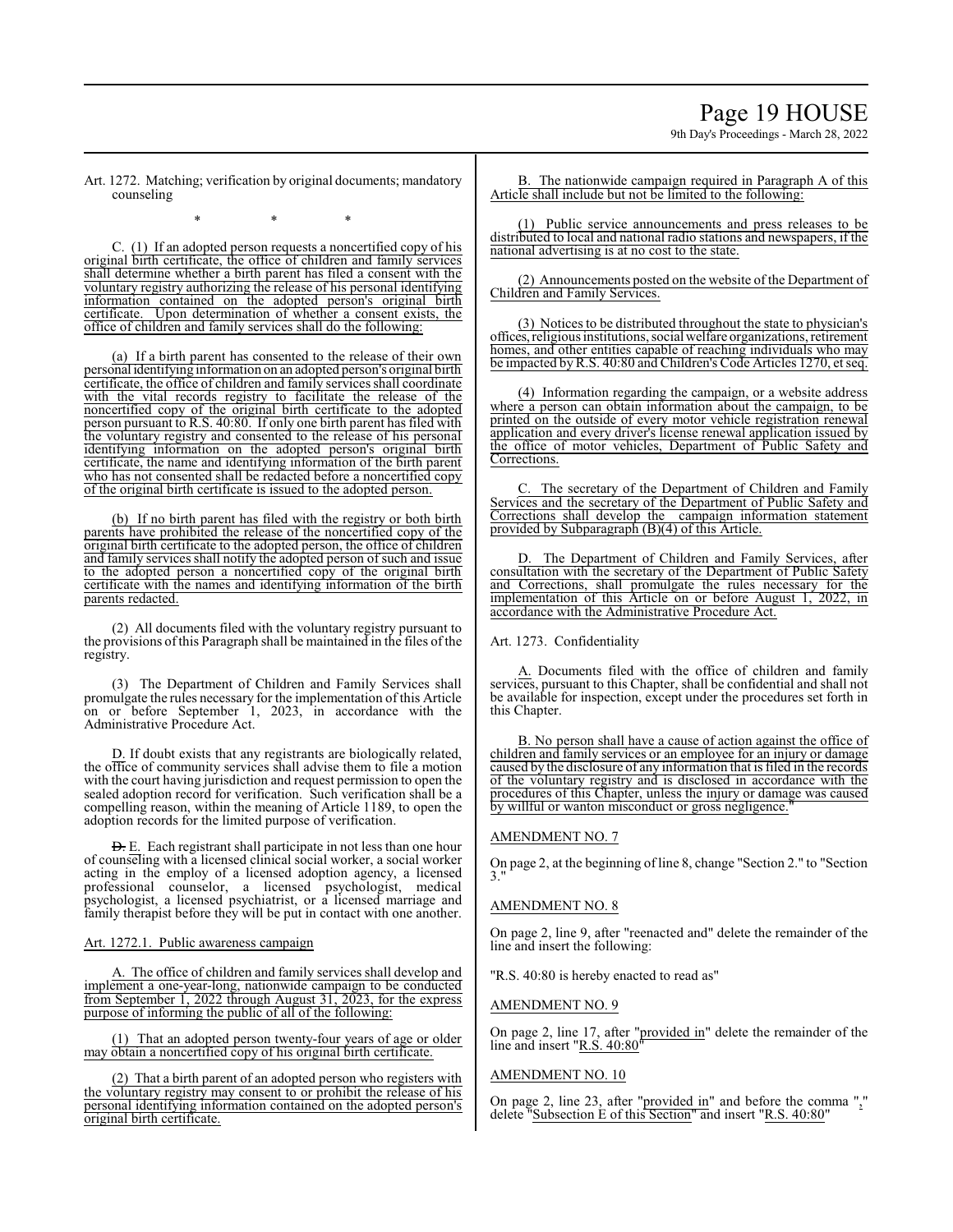## Page 20 HOUSE

9th Day's Proceedings - March 28, 2022

## AMENDMENT NO. 11

On page 2, delete lines 28 and 29 in their entirety and on page 3, delete lines 1 through 7 in their entirety

## AMENDMENT NO. 12

On page 3, line 9, after "parents" delete the remainder of the line

### AMENDMENT NO. 13

On page 3, line 15, after "provided in" and before "or" delete "Subsection E of this Section" and insert "R.S. 40:80"

### AMENDMENT NO. 14

On page 3, line 20, after "provided in" and before the comma "," delete "Subsection E of this Section" and insert "R.S. 40:80"

## AMENDMENT NO. 15

On page 3, delete lines 25 through 29 in their entirety and on page 4, delete lines 1 through 4 in their entirety

#### AMENDMENT NO. 16

On page 4, line 11, after "provided in" delete the remainder of the line and insert  $"R.S. 40:80$ .

## AMENDMENT NO. 17

On page 4, line 13, after "provided in" and before the comma "," delete "Subsection E of this Section" and insert "R.S. 40:80"

#### AMENDMENT NO. 18

On page 4, delete lines 18 through 26 in their entirety and insert the following:

\* \* \* \* \*

§80. Request for a noncertified copy of an original birth certificate

Beginning on September 1, 2023, if an adopted person twenty-four years of age or older requests a noncertified copy of his original birth certificate, and the mother or father listed on the original birth certificate has predeceased the adopted person or a mother or father listed on the original birth certificate has consented to the release of the noncertified copy of the adopted person's original birth certificate pursuant to Children's Code Article 1270, the state registrar, in coordination with the office of children and family services, shall issue to the adopted person a noncertified copy of his original certificate oflive birth as provided inChildren's Code Article 1272. A noncertified copy of an original certificate of live birth shall be subject to the same fees as a certified photocopy or certified record of an original birth record as provided in R.S. 40:40(2).

B. Each noncertified copy of certificate of birth shall display the words "Noncertified - Not to be used for identification purposes".

C. The state registrar shall promulgate the rules necessary for the implementation of the issuance of noncertified copies of certificates of live birth pursuant to this Section on or before September 1, 2023, in accordance with the Administrative Procedure Act.

Section 4. Children's Code Article 1270(F) is hereby repealed.

Section 5. This Act shall become effective upon signature by the governor or, if not signed by the governor, upon expiration of the time for bills to become law without signature by the governor, as provided by Article III, Section 18 of the Constitution of Louisiana.

If vetoed by the governor and subsequently approved by the legislature, this Act shall become effective on the day following such approval."

Rep. Gregory Miller moved the adoption of the amendments.

Rep. Charles Owen objected.

By a vote of 23 yeas and 73 nays, the amendments were rejected.

Rep. Ivey sent up floor amendments which were read as follows:

#### **HOUSE FLOOR AMENDMENTS**

Amendments proposed by Representative Ivey to Engrossed House Bill No. 450 by Representative Charles Owen

### AMENDMENT NO. 1

On page 1, delete lines 2 through 20 in their entirety and delete pages 2, 3, and 4 in their entirety and insert the following:

"To amend and reenact Children's Code Articles 1186(A) and 1270(B) and R.S. 40:73(B) and (D), 77(B) and (D), 79(A)(1) and (4) and (D) and to enact R.S. 40:80, relative to an adopted person's original birth certificate: to provide for the disclosure of confidential records; to provide for the motion for disclosure; to provide for access to an adopted person's original birth certificate; to provide for the authority of the registrar of vital records; to provide for the duties of the Department of Children and Family Services; and to provide for related matters.

Be it enacted by the Legislature of Louisiana:

Section 1. Children's Code Articles 1186(A) and 1270(B) are hereby amended and reenacted to read as follows:

Art. 1186. Confidential adoption records; disclosure

A. (1) For adoptions completed prior to January 1, 2023, all All adoption records shall be retained in confidential files, and it shall be unlawful for anyone except the biological or adopting parent to disclose any identifying information concerning any individual adoption case, except upon order of the court, after giving proper notice as required in Article 1190 or as otherwise authorized by this Code, or for purposes directly connected with an adoption agency's responsibilities in relation to adoption work as permitted by its rules and regulations.

(2)(i) For adoptions completed on or after January 1, 2023, the adopted person's original birth certificate shall be retained in confidential files until the adopted person attains the age of twentyfour, at which point the original birth certificate shall no longer be retained in the confidential files, except as provided in Subsubparagraph (ii) of this Subparagraph.

(ii)(a) The biological mother or father listed on the birth certificate, hereinafter referred to in this Chapter as the "birth parents", may petition the court prior to the final decree of adoption to have the adopted person's original birth certificate retained in the confidential files. The court may grant the petition only upon an attestation by the birth mother that the child was conceived through rape or incest or upon proof of other compelling and extraordinary circumstances and order that the original birth certificate be retained in the confidential files. The Department of Children and Family Services shall create a form that shall be made available to the birth mother in order to provide the necessary attestation to the court.

(b) The original birth certificate ordered to be retained in the confidential files pursuant to this provision is subject to disclosure pursuant to Article 1188.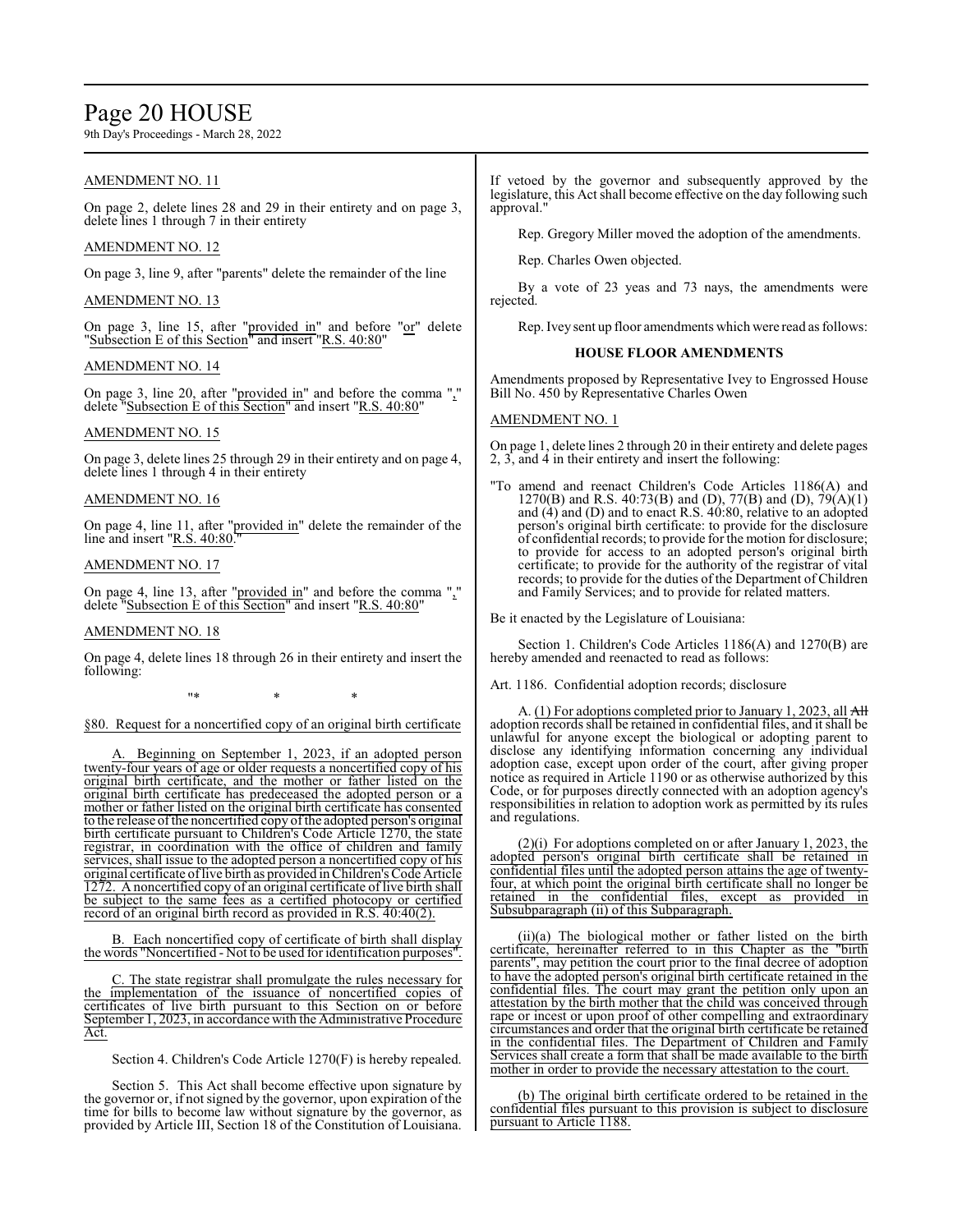## Page 21 HOUSE

9th Day's Proceedings - March 28, 2022

Art. 1270. Legislative findings; purpose; release of information

\* \* \*

\* \* \*

B.(1) There is hereby created within the office of children and family services of the Department of Children and Family Services a voluntary registry for the matching of adopted persons, or an adoptive parent of a minor or deceased adopted person, or a descendant of a deceased adopted person, or his parent if a minor, and biological parents or siblings, or both, or a parent, sibling, or descendant, or his parent if a minor, of a deceased biological parent. The purpose of this registry shall be to facilitate voluntary contact between the adopted person, or an adoptive parent of a minor or deceased adopted person, or the descendant of a deceased adopted person, or his parent if a minor, and a biological parent or biological sibling, or both, or a parent, sibling, or descendant, or his parent if a minor, of a deceased biological parent.

(2)(a) The registry shall provide a contact preference form for a biological parent to indicate whether or not they prefer to be contacted by the adopted person and allow the birth parent to provide any additional information. The biological parent may change his contact preference at any time.

(b) The biological parent's contact preference shall be released to the registrar of vital records and included in the sealed package with the adopted person's original birth certificate to be released to the adopted person with the original birth certificate pursuant to R.S. 40:80. \* \* \*

Section 2. R.S. 40:73(B) and (D), 77(B) and (D), 79(A)(1) and (4) and (D) are hereby amended and reenacted and R.S. 40:80 is hereby enacted to read as follows:

§73. Certified copy of the new record; sealing and confidentiality of the original birth record; issuance of original birth certificate

\* \* \*

B. This sealed package shall be opened only upon the demand of the adopted person, or if deceased, by his or her descendants, or upon the demand of the adoptive parent, or the state registrar, or the recognized public or private social agency which was a party to the adoption, and then only as provided in R.S. 40:80 or by order of a Louisiana court of competent jurisdiction at the domicile of the vital records registry, which order shall issue only after a showing of compelling reasons. Information shall be revealed only to the extent necessary to satisfy such compelling necessity.

D. All Except as provided in R.S. 40:80, all motions for records under this Section shall be in accordance with and subject to the provisions of Children's Code Articles 1188 through 1192 and, if an adoption agency is involved, the agency shall be served with a copy of the motion as provided in Article 1313 of the Louisiana Code of Civil Procedure.

\* \* \*

\* \* \*

§77. Certified copy for adoptive parents; issuance of original birth certificate

\* \* \*

B. Except as provided in R.S. 40:74, this sealed package shall be opened only upon the demand of the adopted person, or if deceased, by his or her descendants, or upon the demand of the adoptive parent, or the state registrar, or the recognized public or private social agency which was a party to the adoption, and then only as provided in R.S. 40:80 or by order of a Louisiana court of competent jurisdiction at the domicile of the vital records registry which court order shall issue only after a showing of compelling reasons, and opened only to the extent necessary to satisfy such compelling necessity.

D. All Except as provided in R.S. 40:80, all motions for records under this Section shall be in accordance with and subject to, the

\* \* \*

provisions of <del>R.S. 9:437</del> Children's Code Articles 1188 through 1192 and, if an adoption agency is involved, the agency shall be served with a copy of the motion as provided in Article 1313 of the Louisiana Code of Civil Procedure.

\* \* \*

§79. Record of adoption decree

 $A(1)(a)$  Whenever a final decree of adoption shall be entered, the clerk of court shall forward, on a form supplied by the Department of Children and Family Services, his certificate of the decree to the state registrar who shall make a new certificate of live birth of the person adopted, in the new name if the name has been changed in the decree.

(b) If the court orders that the original birth certificate be retained in the confidential files pursuant to Children's Code Article 1186, the clerk of court shall forward the order to the state registrar who shall place the order with the original birth certificate.

(4) The state registrar shall seal and file the original certificate of birth with the certificate of the decree. This sealed package may be opened only on the order of a competent court or as provided in R.S. 40:80.

\* \* \*

\* \* \* D. All Except as provided in R.S. 40:80, all motions for records

under this Section shall be in accordance with, and be subject to, the provisions of Children's Code Articles 1188 through 1192, and, if an adoption agency is involved, the agency shall be served with a copy of a motion as provided in Article 1313 of the Code of Civil Procedure.

§80. Adopted person request for an uncertified copy of an original birth certificate

A. Notwithstanding any provision of the law to the contrary, for adoptions completed on or after January 1, 2023, an adopted person who is twenty-four years of age or older may request an unredacted uncertified copy of his birth certificate from the state registrar. Upon such a request, the registrar shall open the sealed package and issue an uncertified copy of the original birth certificate to the adopted person, unless the sealed package contains an order issued by the court pursuant to Children's Code Article 1186.

B.(1) For adoptions completed prior to January 1, 2023, an adopted person who is twenty-four years of age or older may request an uncertified copy of his original birth certificate with the names and identifying information of the birth parents redacted. Upon such request, the registrar shall open the sealed package and issue a redacted, uncertified copy of the original birth certificate.

(2) (a) A birth parent may file an affidavit with the registrar consenting to the release of the adopted person's original birth certificate. The registrar shall develop and make available a form affidavit for this purpose.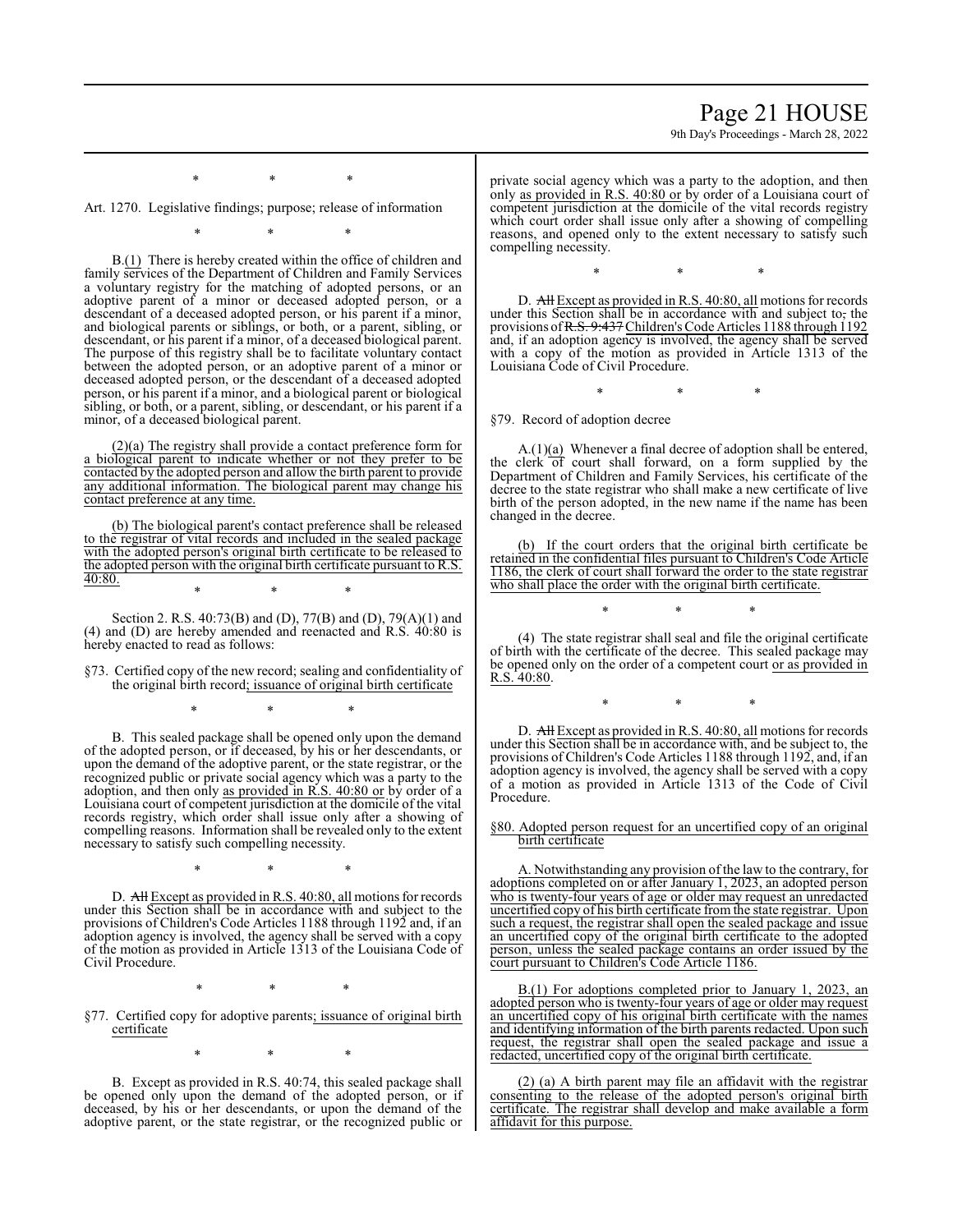# Page 22 HOUSE

9th Day's Proceedings - March 28, 2022

(b) If an adopted person twenty-four years of age or older requests an uncertified copy of his original birth certificate and the birth parent has filed an affidavit with the registrar consenting to the release of the adopted person's original birth certificate, the registrar shall open the sealed package and issue an uncertified copy of the original birth certificate to the adopted person.

C. The uncertified copy of the original birth certificate shall be issued to the adopted person in accordance with the regulations duly promulgated in accordance with the Administrative Procedure Act for a certified copy of a vital record in the custody of the vital records registry.

On motion of Rep. Ivey, the amendments were withdrawn.

Rep. Charles Owen moved the final passage of the bill, as amended.

#### **ROLL CALL**

The roll was called with the following result:

#### YEAS

| Mr. Speaker   | Freiberg      | McFarland   |
|---------------|---------------|-------------|
| Adams         | Frieman       | McKnight    |
| Amedee        | Gadberry      | McMahen     |
| Bacala        | Gaines        | Miller, D.  |
| <b>Bagley</b> | Geymann       | Miller, G.  |
| Beaullieu     | Goudeau       | Muscarello  |
| Bishop        | Green         | Nelson      |
| Bourriaque    | Harris        | Newell      |
| Boyd          | Hilferty      | Owen, C.    |
| Brass         | Horton        | Owen, R.    |
| Brown         | Hughes        | Phelps      |
| Bryant        | Huval         | Pierre      |
| Carpenter     | Jefferson     | Riser       |
| Carrier       | Jenkins       | Romero      |
| Carter, W.    | Johnson, M.   | Schamerhorn |
| Cormier       | Johnson, T.   | Schlegel    |
| Cox           | Jordan        | Seabaugh    |
| Crews         | Kerner        | Selders     |
| Davis         | LaCombe       | St. Blanc   |
| DuBuisson     | Landry        | Stagni      |
| Duplessis     | Larvadain     | Thomas      |
| Echols        | Lyons         | Turner      |
| Edmonston     | Mack          | White       |
| Emerson       | Marcelle      | Willard     |
| Fisher        | Marino        |             |
| Freeman       | McCormick     |             |
| Total - 76    |               |             |
|               | <b>NAYS</b>   |             |
| Carter, R.    | Fontenot      | Orgeron     |
| Coussan       | Garofalo      | Pressly     |
| Deshotel      | Illg          | Stefanski   |
| DeVillier     | Ivey          | Tarver      |
| Edmonds       | Magee         | Wheat       |
| Farnum        | Miguez        | Wright      |
| Firment       | Mincey        | Zeringue    |
| Total - 21    |               |             |
|               | <b>ABSENT</b> |             |
| Butler        | Hollis        | Villio      |
| Glover        | Moore         |             |
| Hodges        | Thompson      |             |
| Total - 7     |               |             |
|               |               |             |

The Chair declared the above bill was finally passed.

The title of the above bill was read and adopted.

Rep. Charles Owen moved to reconsider the vote by which the above bill was finally passed, and, on his own motion, the motion to reconsider was laid on the table.

#### **Consent to Correct a Vote Record**

Rep. Newell requested the House consent to record her vote on final passage of House Bill No. 450 as yea, which consent was unanimously granted.

## **HOUSE BILL NO. 727—**

BY REPRESENTATIVE BACALA AND SENATOR FOIL AN ACT

To amend and reenact Children's Code Articles 1207, 1213(A) and (C), 1229, and 1235(A) and (B), and to repeal Children's Code Articles 1213(D) and 1235(C), relative to adoptions; to provide relative to agency and private adoptions; to provide relative to adoption finalization; to provide for prerequisites; to provide for reporting and in-home visitation; to provide for resources to families; and to provide for related matters.

Called from the calendar.

Read by title.

Rep. Bacala sent up floor amendments which were read as follows:

## **HOUSE FLOOR AMENDMENTS**

Amendments proposed byRepresentative Bacala to Engrossed House Bill No. 727 by Representative Bacala

#### AMENDMENT NO. 1

On page 1, at the beginning of line 14, delete "placing"

#### AMENDMENT NO. 2

On page 1, at the beginning of line 18, insert "private"

### AMENDMENT NO. 3

On page 4, at the beginning of line 27, insert "private"

On motion of Rep. Bacala, the amendments were adopted.

Rep. Bacala moved the final passage of the bill, as amended.

## **ROLL CALL**

The roll was called with the following result:

#### YEAS

Mr. Speaker Freeman McMahen<br>Amedee Freiberg Miguez Amedee Freiberg<br>Bacala Frieman Bacala Frieman Miller, D.<br>Baglev Gadberry Miller, G. Beaullieu Gaines Mincey<br>Bourriaque Garofalo Muscarello Bourriaque Garofalo Muscarello<br>Boyd Geymann Nelson Brass Goudeau<br>Brown Green Brown Green Owen, C.<br>Bryant Harris Owen, R. Carpenter Hilferty Pierre<br>
Carrier Horton Presslv Carter, R. Hughes Riser Carter, W. Huval Romero Carter, W. Huv<br>Cormier Illg Cox Jefferson Seabaugh

Horton Pressl<br>Hughes Riser

Gadberry Miller, 0<br>Gaines Mincey Geymann Nelson<br>Goudeau Orgeron Harris Owen, R.<br>Hilferty Pierre Cormier Illg Schamerhorn<br>
Coussan Ivev Schlegel Schlegel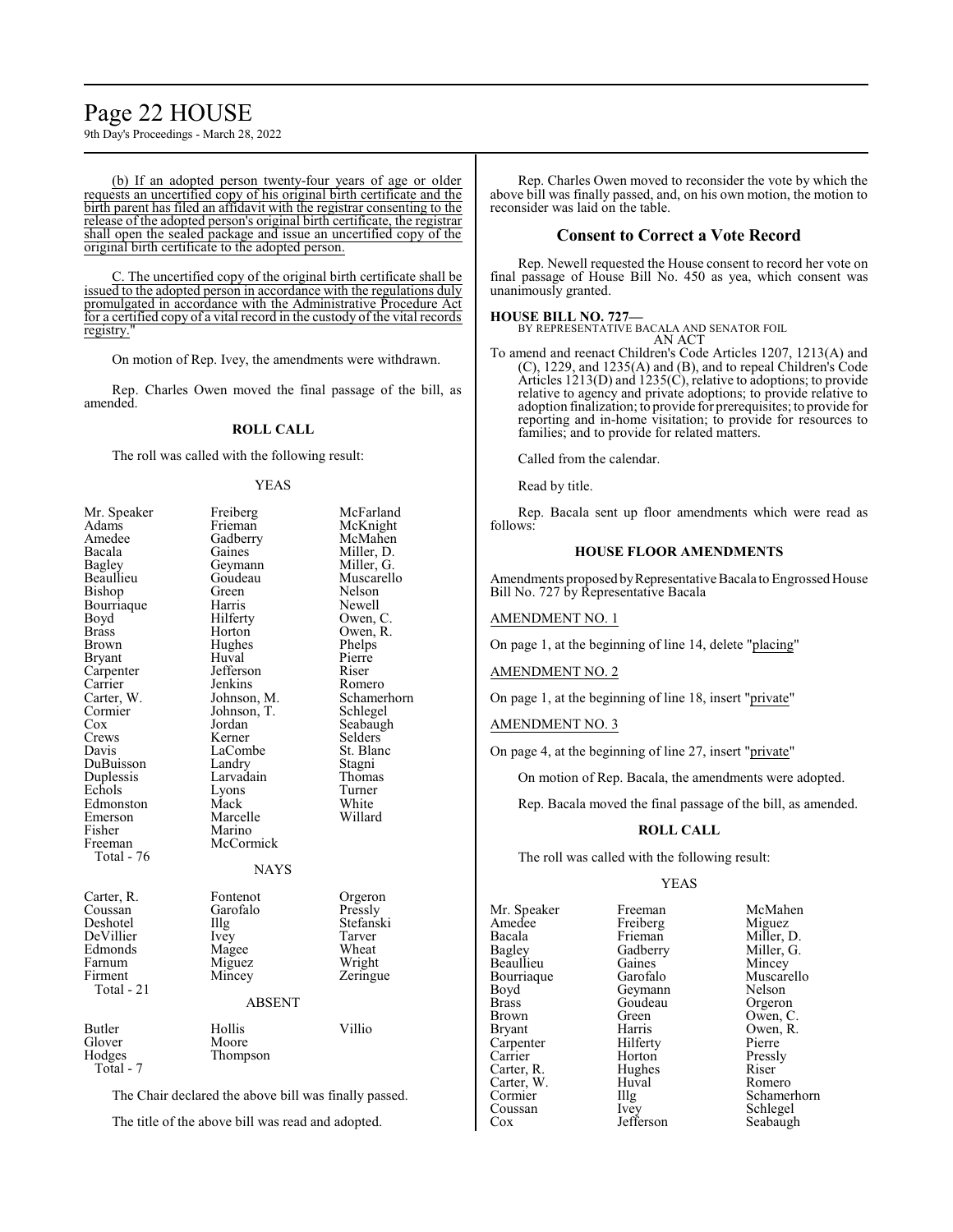## Page 23 HOUSE

9th Day's Proceedings - March 28, 2022

Crews Jenkins Selders<br>Davis Johnson M. St. Blanc Johnson, M. St. Blanch<br>Jordan Stagni Deshotel Jordan Stagni DeVillier Kerner Stefans<br>DuBuisson LaCombe Tarver DuBuisson LaCombe Tarver Duplessis Echols Larvadain Thompson<br>Edmonds Lyons Turner Edmonds Lyons Turne<br>
Edmonston Mack Villio Edmonston Mack Villio<br>Emerson Magee Wheat Emerson Magee Wheat<br>
Farnum Marino White Farnum Marino White<br>Firment McCormick Willard Firment McCormick Willard<br>Fisher McFarland Wright Fisher McFarland Wright<br>Fontenot McKnight Zeringue McKnight Total - 93 NAYS

### Total - 0

#### ABSENT

| Adams      | Hodges      | Moore  |
|------------|-------------|--------|
| Bishop     | Hollis      | Newell |
| Butler     | Johnson, T. | Phelps |
| Glover     | Marcelle    |        |
| Total - 11 |             |        |

The Chair declared the above bill was finally passed.

The title of the above bill was read and adopted.

Rep. Bacala moved to reconsider the vote by which the above bill was finally passed, and, on his own motion, the motion to reconsider was laid on the table.

## **Suspension of the Rules**

On motion of Rep. Magee, the rules were suspended in order to take up and consider Petitions, Memorials, and Communications at this time.

## **Petitions, Memorials, and Communications**

The following petitions, memorials, and communications were received and read:

## **Message from the Senate**

#### **SENATE BILLS**

#### March 28, 2022

To the Honorable Speaker and Members of the House of Representatives:

I am directed to inform your honorable body that the Senate has finally passed the following Senate Bills:

Senate Bill Nos. 53, 66, 102 and 214

Respectfully submitted,

YOLANDA J. DIXON Secretary of the Senate

## **Senate Bills and Joint Resolutions on First Reading**

The following Senate Bills and Joint Resolutions on first reading were taken up, read, and placed upon the calendar for their second reading:

#### **SENATE BILL NO. 53—** BY SENATOR FOIL

## AN ACT

To amend and reenact R.S. 14:95(K), relative to the crime of illegal carrying of weapons; to provide an exception to illegal carrying of weapons for certain retired federal officials; to provide definitions; and to provide for related matters.

Read by title.

Lies over under the rules.

#### **SENATE BILL NO. 66—** BY SENATOR CONNICK

AN ACT

To amend and reenact R.S. 14:2(B)(50) and R.S. 14:79(B) and (C), relative to the crime of violation of protective orders; to provide for enhanced penalties for violations of a protective order when committed while in possession of a firearm; and to provide for related matters.

Read by title.

Lies over under the rules.

## **SENATE BILL NO. 102—**

BY SENATOR FOIL AN ACT

To amend and reenact Civil Code Arts. 250 and 256, relative to tutorship by nature; to provide for cotutorship; to provide that cotutors have equal authority to act alone or on behalf of the child; to provide for an effective date; and to provide for related matters.

Read by title.

Lies over under the rules.

#### **SENATE BILL NO. 214—** BY SENATOR LUNEAU

AN ACT

To amend and reenact Code of Civil Procedure Art. 1435, relative to depositions and trial testimony of certain insurance claims adjusters; to require certain out-of-state insurance claims adjusters to appear and offer testimony; to provide for venue; to provide for definitions; and to provide for related matters.

Read by title.

Lies over under the rules.

## **Suspension of the Rules**

On motion of Rep. Pierre, the rules were suspended in order to take up and consider Introduction of Resolutions, House and House Concurrent at this time.

## **Introduction of Resolutions, House and House Concurrent**

The following members introduced the following entitled House and House Concurrent Resolutions, which were read the first time by their titles and placed upon the calendar for their second reading:

## **HOUSE RESOLUTION NO. 28—** BY REPRESENTATIVE PIERRE

A RESOLUTION

To express the condolences of the House of Representatives upon the death of Albert Jones and to posthumously commend him on his life.

Read by title.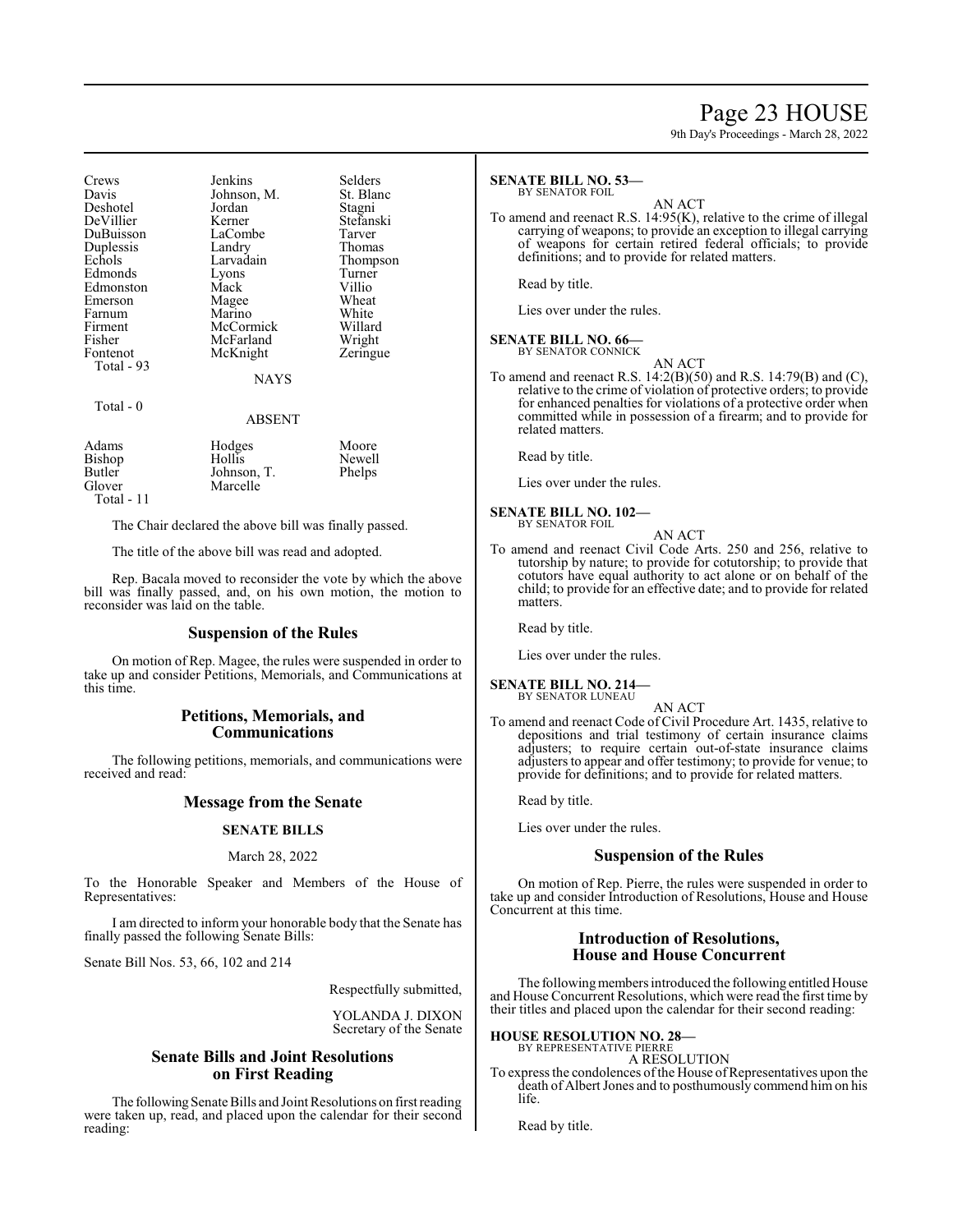## Page 24 HOUSE

9th Day's Proceedings - March 28, 2022

On motion of Rep. Pierre, and under a suspension of the rules, the resolution was adopted.

# **HOUSE CONCURRENT RESOLUTION NO. 44—** BY REPRESENTATIVE DUSTIN MILLER A CONCURRENT RESOLUTION

To create the Health Inequities and Disparities in Rural Areas Task Force, to provide for the composition and duties of the task force, and to require the task force to report findings and recommendations to the legislative committees on health and welfare.

Read by title.

Lies over under the rules.

#### **HOUSE CONCURRENT RESOLUTION NO. 45—** BY REPRESENTATIVE BAGLEY

A CONCURRENT RESOLUTION

To urge and request the office of behavioral health of the Louisiana Department of Health to conduct a comprehensive assessment of this state's capacity and needs with respect to substance use disorder treatment and to report findings of the assessment to the legislative committees on health and welfare.

Read by title.

Lies over under the rules.

## **Introduction of House Bills and Joint Resolutions**

The following named members introduced the following House Bills and Joint Resolutions, which were read the first time by their titles and placed upon the calendar for their second reading:

#### **HOUSE BILL NO. 880—**

BY REPRESENTATIVE WILFORD CARTER AN ACT

To enact Chapter 6-B of Title 23 of the Louisiana Revised Statutes of 1950, to be comprised of R.S. 23:671 through 674, relative to minimum wage; to establish a state minimum wage; to provide for an annual increase of the minimum wage; to provide for penalties; to provide for exceptions; to provide for enforcement; and to provide for related matters.

Read by title.

Lies over under the rules.

## **HOUSE BILL NO. 881—** BY REPRESENTATIVE BOURRIAQUE

AN ACT

To amend and reenact R.S. 22:2067, relative to liability for the Louisiana Insurance Guaranty Association; to provide for the time frame within which the association shall make payment on a claim or an offer to settle; to provide methods of determining receipt of satisfactory proof of loss; to provide for penalties; to provide for stays of proceedings; and to provide for related matters.

Read by title.

Lies over under the rules.

#### **HOUSE BILL NO. 882—**

BY REPRESENTATIVE ROBERT OWEN AN ACT

To enact Subpart C-1 of Part III of Chapter 4 of Title 22 of the Louisiana Revised Statutes of 1950, to be comprised of R.S. 22:1081 through 1088, relative to costs of healthcare services

and procedures for consumers; to enact the Louisiana Right to Shop Act; to require a program with healthcare shopping capabilities and decision support services; to require an interactive marketplacedisclosing the costs of certain healthcare services and procedures; to provide for definitions; to provide for incentives; to require reporting; to provide for rulemaking; to provide for effectiveness; and to provide for related matters.

Read by title.

Lies over under the rules.

## **HOUSE BILL NO. 883—**

BY REPRESENTATIVE WILFORD CARTER AN ACT

To enact R.S. 13:101.2 and 101.3 and to repeal R.S. 13:101, 101.1, and 312.4, relative to the supreme court; to provide relative to redistricting supreme court justice districts; to provide for the filling of vacancies; to eliminate statutory provisions for a temporary additional judgeship for the Court of Appeal for the Fourth Circuit and such judge's appointment to the supreme court; and to provide for related matters.

Read by title.

Lies over under the rules.

## **HOUSE BILL NO. 884—**

BY REPRESENTATIVE BEAULLIEU AN ACT

To amend and reenact R.S. 39:33.1(A), (B)(1), and (C), relative to the expenditure limit; to provide with respect to the calculation ofthe expenditure limit; to provide with respect to identification of items that do not count against the expenditure limit; to provide relative to the duties of the commissioner of administration with respect to the expenditure limit; and to provide for related matters.

Read by title.

Lies over under the rules.

## **Privileged Report of the Committee on Enrollment**

## March 28, 2022

To the honorable Speaker and Members of the House of Representatives:

I am directed by your Committee on Enrollment to submit the following report:

The following House Concurrent Resolutions have been properly enrolled:

# **HOUSE CONCURRENT RESOLUTION NO. 33—** BY REPRESENTATIVE SCHEXNAYDER

A CONCURRENT RESOLUTION

To commend the Junior League of Baton Rouge on the occasion of its ninetieth anniversary.

Respectfully submitted,

STEPHANIE HILFERTY Chairwoman

The above House Concurrent Resolutions contained in the report were signed by the Speaker of the House and taken to the Senate by the Clerk of the House and were signed by the President of